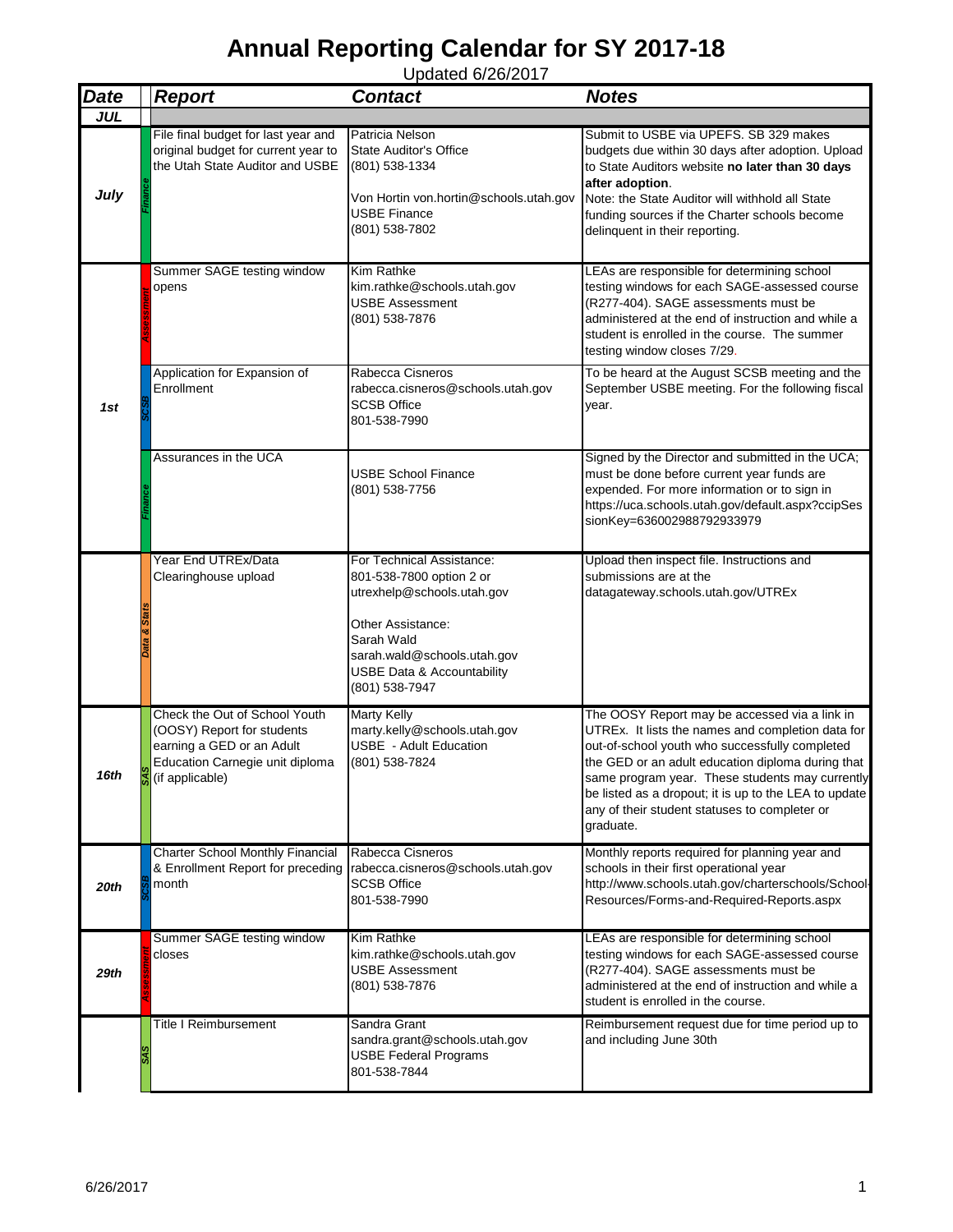| 30th      | <b>Utah Public Finance</b><br>(Transparency) Website<br>Submission                                                                            | <u>Upuuluu U/LU/LUTT</u><br>Darrell Swenson<br>State Division of Finance<br>(801) 538-3059      | For schools with annual revenues or expenses<br>greater than \$500,000.<br>Quarter Revenue & Expenses must be uploaded<br>within 30 days, except at year end.<br>Note: the State Auditor will withhold all State<br>funding sources if the Charter schools become<br>delinquent in their reporting. Recently, the Auditor<br>has decided this includes being delinquent in<br>reporting to Transparency.                                                                                         |
|-----------|-----------------------------------------------------------------------------------------------------------------------------------------------|-------------------------------------------------------------------------------------------------|--------------------------------------------------------------------------------------------------------------------------------------------------------------------------------------------------------------------------------------------------------------------------------------------------------------------------------------------------------------------------------------------------------------------------------------------------------------------------------------------------|
|           | Deposits and Investments Report<br>to the State Money Management<br>Council                                                                   | Ann Pedroza<br>Money Management Council<br>(801) 538-1883                                       | Data as of June 30. Request for report sent from<br>Treasurer's office. Report sent to: Utah Money<br>Management Council, PO BOX 142315, S.L.C.,<br>UT 84114-2315 or by email attachment to<br>mmcouncil@utah.gov.                                                                                                                                                                                                                                                                               |
| 31st      | File DWS wage report for prior<br>quarter<br>Applications for Alternative Routes Robyn Roberts<br>to Licensure (ARL) program due<br>July 31st | robyn.roberts@schools.utah.gov<br><b>USBE Teaching &amp; Learning</b><br>(801) 538-7602 or 7834 | Forms and information can be found at<br>https://jobs.utah.gov/ui/employer/employerhome.as<br>px#<br>Applications for new ARL candidates (applying<br>individually) for the upcoming school year are<br>accepted March 1 - July 31. ARL will accept<br>applications at any time if the LEA contacts the<br>office and informs them that they are hiring or are<br>interested in hiring the individual. Application found<br>at http://www.schools.<br>utah.gov/cert/DOCS/APT/altapplication.aspx |
|           |                                                                                                                                               |                                                                                                 |                                                                                                                                                                                                                                                                                                                                                                                                                                                                                                  |
|           |                                                                                                                                               |                                                                                                 |                                                                                                                                                                                                                                                                                                                                                                                                                                                                                                  |
|           |                                                                                                                                               |                                                                                                 |                                                                                                                                                                                                                                                                                                                                                                                                                                                                                                  |
|           |                                                                                                                                               |                                                                                                 |                                                                                                                                                                                                                                                                                                                                                                                                                                                                                                  |
|           |                                                                                                                                               |                                                                                                 |                                                                                                                                                                                                                                                                                                                                                                                                                                                                                                  |
| 6/26/2017 |                                                                                                                                               |                                                                                                 | $\overline{c}$                                                                                                                                                                                                                                                                                                                                                                                                                                                                                   |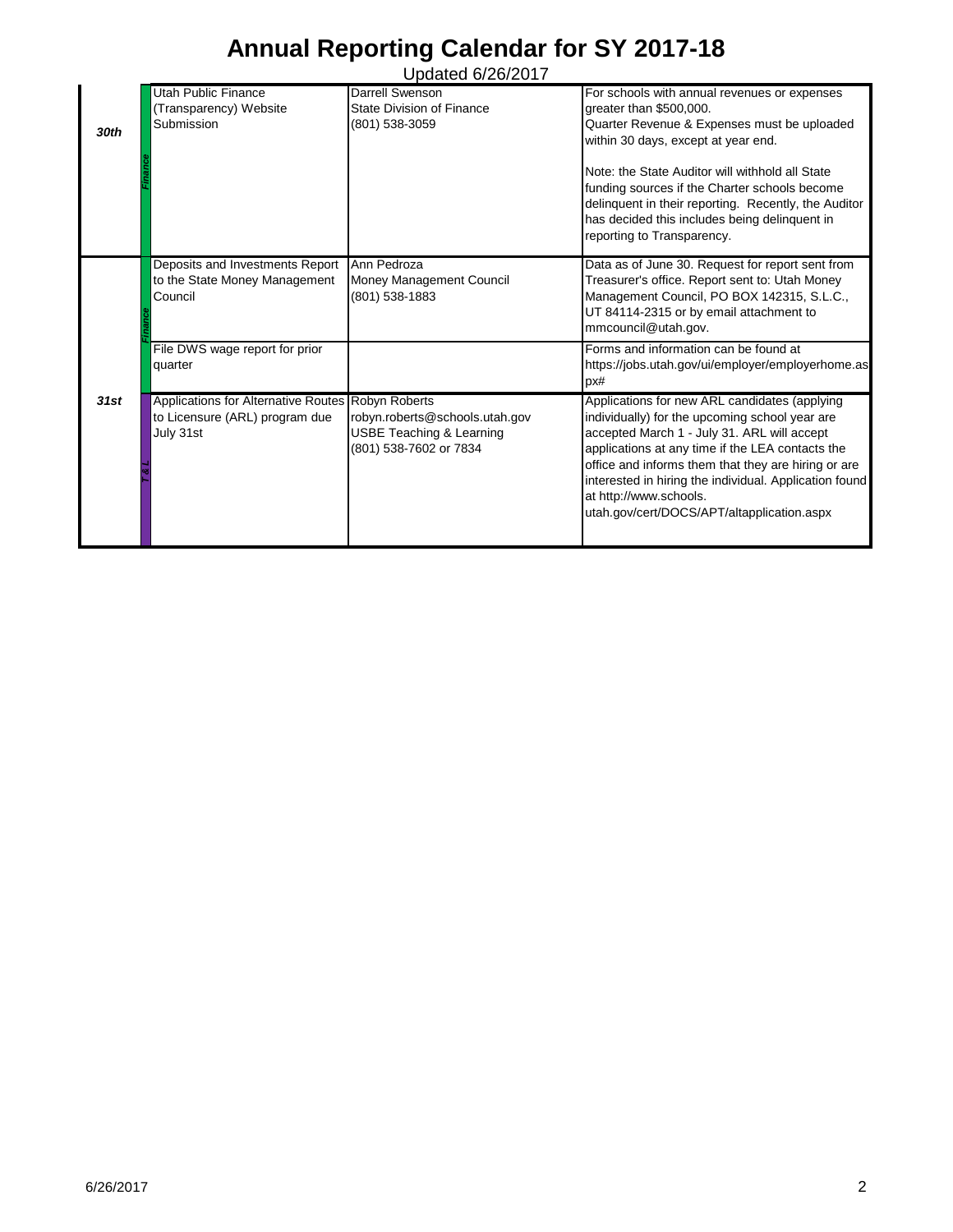| <b>Date</b> | <b>Report</b>                                                                         | <b>Contact</b>                                                                                                                 | <b>Notes</b>                                                                                                                                                                                           |
|-------------|---------------------------------------------------------------------------------------|--------------------------------------------------------------------------------------------------------------------------------|--------------------------------------------------------------------------------------------------------------------------------------------------------------------------------------------------------|
| <b>AUG</b>  |                                                                                       |                                                                                                                                |                                                                                                                                                                                                        |
| 1st         | New!!! Drop Out Report grades 9-<br>12                                                | Lillian Tsosie- Jensen lillian.sosie-<br>jensen@schools.utah.gov<br><b>Student Advocacy Services</b><br>801-538-7962           | Will be sent via Survey Monkey. Report for the<br>previous year. See UCA 53A-15-P19 and See<br>R277-606-4                                                                                              |
|             | DLM Educator Portal opens for<br>Teacher account clean-up                             | <b>Tracy Gooley</b><br>tracy.gooley@schools.utah.gov<br><b>USBE Special Education</b><br>(801) 538-7887                        | District Coordinators should update teacher<br>accounts for accuracy before they get uploaded to<br>the Moodle training site on August 22, 2016.                                                       |
| 6th         | <b>Child Nutrition Claims</b>                                                         | <b>Child Nutrition Programs</b><br><b>USBE School Specialist</b><br>(801) 538-7680                                             | July claim due in pending approval in CNPweb                                                                                                                                                           |
| 12th        | Vision Screening Training                                                             | <b>Scott Wells</b><br>swells@utah.gov<br>Division of Services for the Blind and<br>Visually Impaired (DSVBI)<br>(801) 323-4343 |                                                                                                                                                                                                        |
| 15th        | Drivers Education Bi-annual report                                                    | Caren Johnson<br>caren.johnson@schools.utah.gov<br><b>USBE</b><br>(801) 538-7773                                               | Prior to SY16, was collected via YEWS. New form<br>is emailed to all LEAs with programs.                                                                                                               |
| 20th        | <b>Charter School Monthly Financial</b><br>& Enrollment Report for preceding<br>month | Rabecca.Cisneros<br>rabecca.cisneros@schools.utah.gov<br><b>SCSB Office</b><br>801-538-7990                                    | Monthly reports required for planning year and<br>schools in their first operational year<br>http://www.schools.utah.gov/charterschools/School-<br>Resources/Forms-and-Required-Reports.aspx           |
| 22nd        | <b>DLM Teacher Moodle Training</b><br>open                                            | <b>Tracy Gooley</b><br>tracy.gooley@schools.utah.gov<br><b>USBE Special Education</b><br>(801) 538-7887                        | Teachers can access the DLM Moodle training site<br>to complete required yearly training. This must be<br>done first to gain access to their Educator Portal<br>KITE account to view student accounts. |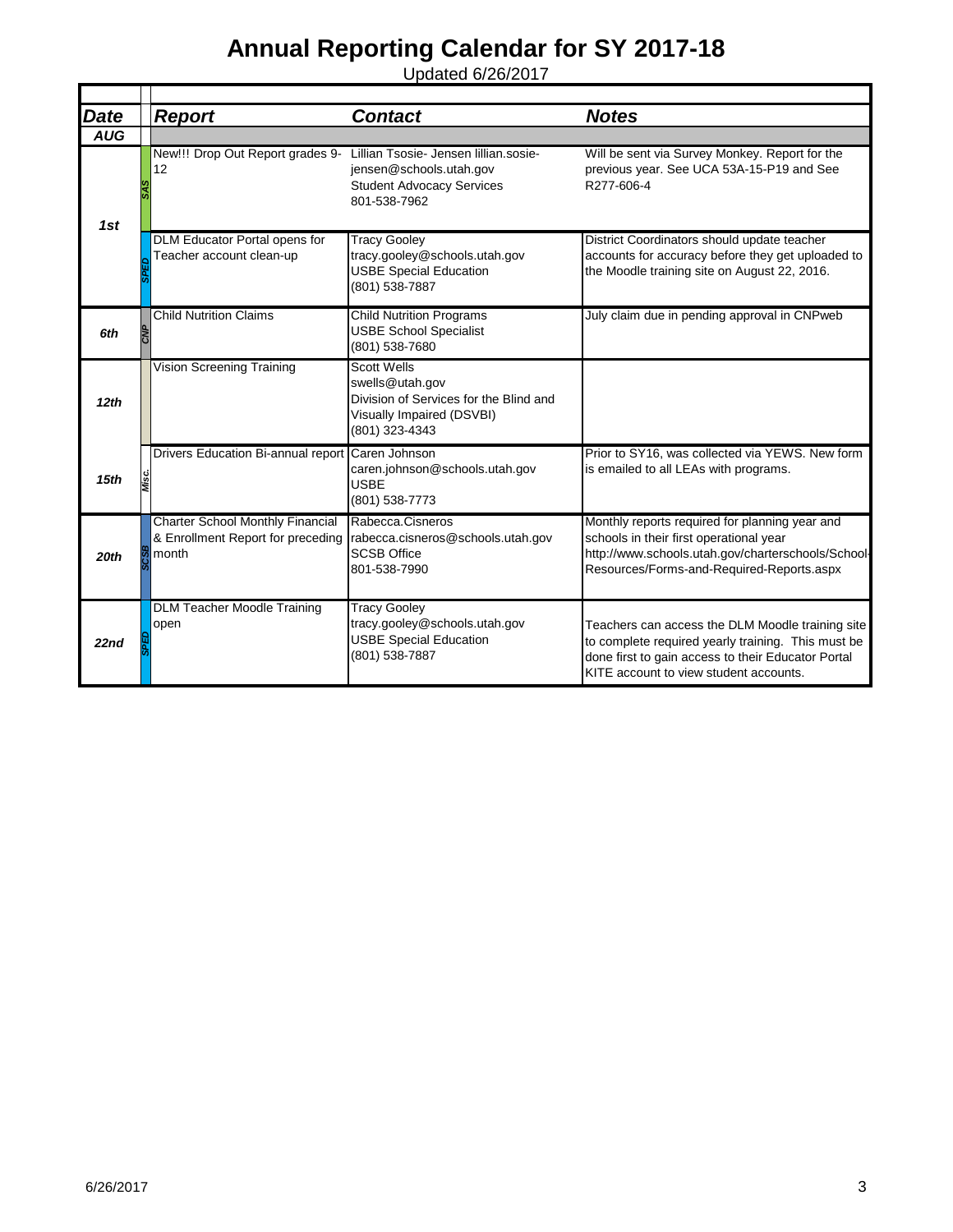| <b>Date</b> | <b>Report</b>                                                                                                                                  | <b>Contact</b>                                                                                          | <b>Notes</b>                                                                                                                                                                                                                                                                                                                                                                        |
|-------------|------------------------------------------------------------------------------------------------------------------------------------------------|---------------------------------------------------------------------------------------------------------|-------------------------------------------------------------------------------------------------------------------------------------------------------------------------------------------------------------------------------------------------------------------------------------------------------------------------------------------------------------------------------------|
| <b>SEPT</b> |                                                                                                                                                |                                                                                                         |                                                                                                                                                                                                                                                                                                                                                                                     |
| 4th         | <b>Child Nutrition Claims</b>                                                                                                                  | <b>Child Nutrition Programs</b><br><b>USBE School Specialist</b><br>(801) 538-7680                      | August claim due in pending approval in CNPweb                                                                                                                                                                                                                                                                                                                                      |
|             | Fall Interim SAGE testing window<br>opens (optional)                                                                                           | <b>Kim Rathke</b><br>kim.rathke@schools.utah.gov<br><b>USBE Assessment</b><br>(801) 538-7876            | Interim assessments are OPTIONAL and are<br>administered based on LEA decision. Students<br>may have one opportunity for each assessment<br>during each Interim testing window. Window closes<br>December 16.                                                                                                                                                                       |
| 8th         | Mid-year SAGE testing window<br>opens                                                                                                          |                                                                                                         | LEAs are responsible for determining school<br>testing windows for each SAGE-assessed course<br>(R277-404). SAGE assessments must be<br>administered at the end of instruction and while a<br>student is enrolled in the course. Mid-year window<br>closes March 3.                                                                                                                 |
|             | Student Membership Audit for<br>prior year                                                                                                     | Kirin McInnis<br>kirin.mcinnis@schools.utah.gov<br><b>USBE Finance</b><br>(801) 538-7674                | Conducted by independent auditor, submitted to<br>USBE. Auditor follows the Guide for Agreed-Upon<br>Procedures Engagements for Local Education<br>Agencies.                                                                                                                                                                                                                        |
| 15th        | IB Applications for funding<br>associated with the IB program                                                                                  | TBD<br><b>USBE Teaching &amp; Learning</b><br>(801) 538-7742                                            |                                                                                                                                                                                                                                                                                                                                                                                     |
|             | Assurance and Expenditure forms<br>due (for schools offering<br><b>Concurrent Enrollment)</b>                                                  | <b>TBD</b><br><b>USBE Teaching &amp; Learning</b><br>(801) 538-7742                                     | Assurance form available at<br>http://www.schools.utah.gov/curr/Early_College/pu<br>blic_schools.htm.                                                                                                                                                                                                                                                                               |
| 17th        | <b>Classified Staff FTE Survey</b>                                                                                                             | M'Lissa Holt<br>mlissa.holt@schools.utah.gov<br><b>USBE Data and Statistics</b><br>801-538-7618         | Report for the 2016-17 school year. Satisfies<br>federal (EDFacts File 59) and state (Utah Code<br>53A-1-301(3)(d)(vii)(D) requirements and is<br>published in the Annual Report of the State<br>Superintendent of Public Instruction. Administered<br>via the Data Gateway.                                                                                                        |
| 18th        | Check the Out of School Youth<br>(OOSY) Report for students<br>earning a GED or an Adult<br>Education Carnegie unit diploma<br>(if applicable) | <b>Marty Kelly</b><br>marty.kelly@schools.utah.gov<br>USBE - Adult Education<br>(801) 538-7824          | The OOSY Report may be accessed via a link in<br>UTREx. It lists the names and completion data for<br>out-of-school youth who successfully completed<br>the GED or an adult education diploma during that<br>same program year. These students may currently<br>be listed as a dropout; it is up to the LEA to update<br>any of their student statuses to completer or<br>graduate. |
| 19th        | <b>DLM Instructional Embedded</b><br>Assessment window open<br>(optional for teachers)                                                         | <b>Tracy Gooley</b><br>tracy.gooley@schools.utah.gov<br><b>USBE Special Education</b><br>(801) 538-7887 | Students who are eligible for the alternate<br>assessment must have the 1% flag marked within<br>their SIS System, have a special education record<br>(SCRAM), and be enrolled in an appropriate<br>course. Testing Window is September 19th -<br>February 28th. Students can be assessed anytime<br>during the window.                                                             |
| 20th        | <b>Charter School Monthly Financial</b><br>& Enrollment Report for preceding<br>month                                                          | Rabecca Cisneros<br>rabecca.cisneros@schools.utah.gov<br><b>SCSB Office</b><br>801-538-7990             | Monthly reports required for planning year and<br>schools in their first operational year<br>http://www.schools.utah.gov/charterschools/School-<br>Resources/Forms-and-Required-Reports.aspx                                                                                                                                                                                        |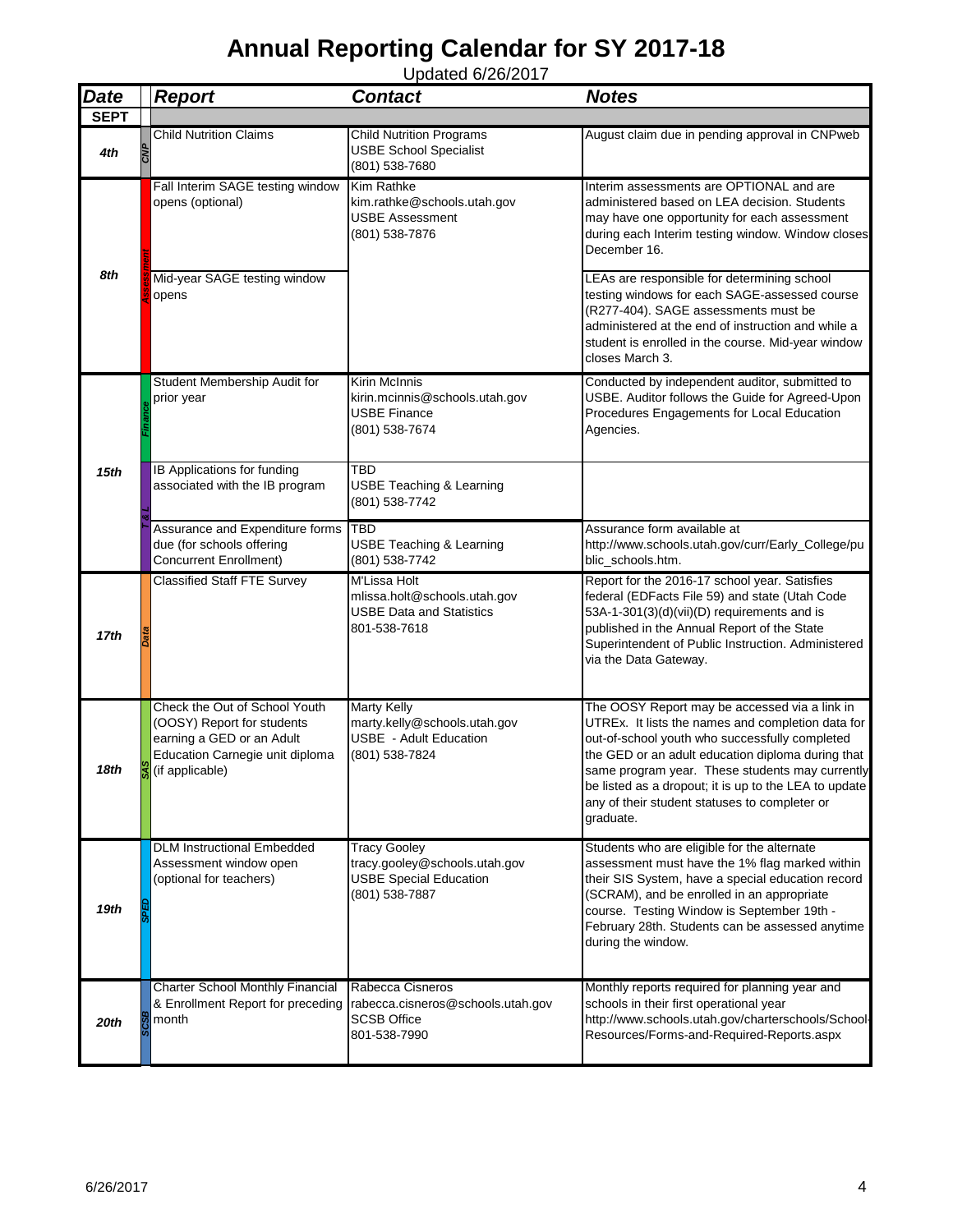|                  |                                  | Opuutou vizvizvii               |                                                                                        |
|------------------|----------------------------------|---------------------------------|----------------------------------------------------------------------------------------|
|                  | <b>Utah Public Finance</b>       | Darrell Swenson                 | For schools with annual revenues or expenses                                           |
|                  | (Transparency) Website           | State Division of Finance       | greater than \$500,000.                                                                |
|                  | Submission: Annual Payroll Data  | (801) 538-3059                  | Must be uploaded within 90 days after year end.                                        |
|                  |                                  |                                 |                                                                                        |
|                  |                                  |                                 | Note: the State Auditor will withhold all State                                        |
|                  |                                  |                                 | funding sources if the Charter schools become                                          |
|                  |                                  |                                 | delinquent in their reporting. Recently, the Auditor                                   |
|                  |                                  |                                 |                                                                                        |
|                  |                                  |                                 | has decided this includes being delinquent in                                          |
|                  |                                  |                                 | reporting to Transparency.                                                             |
|                  |                                  |                                 |                                                                                        |
|                  |                                  |                                 |                                                                                        |
|                  | Last day for Beginning of Year   | <b>Heather Gross</b>            | For grades 1-3. Enter data by Oct. 31st.                                               |
|                  | <b>DIEBLS</b> testing            | heather.gross@schools.utah.gov  |                                                                                        |
|                  |                                  | <b>USBE Assessment</b>          |                                                                                        |
|                  |                                  |                                 |                                                                                        |
|                  |                                  | (801) 538-7542                  |                                                                                        |
| 30 <sub>th</sub> |                                  |                                 |                                                                                        |
|                  | Last day to obligate IDEA funds  | Patsy Milligan                  | This is the last day the LEA may spend IDEA                                            |
|                  | from prior FY                    | patsy.milligan@schools.utah.gov | funds that were available beginning July 1.                                            |
|                  |                                  | <b>USBE Special Education</b>   |                                                                                        |
|                  |                                  | (801) 538-7724                  |                                                                                        |
|                  | <b>Extended Year for Special</b> |                                 | For days worked during the 2 weeks before the                                          |
|                  | Educator (EYSE) Stipends Report  |                                 | 2015-2016 school year begins. Submitted within                                         |
|                  |                                  |                                 | UPIPS.                                                                                 |
|                  |                                  |                                 |                                                                                        |
|                  | <b>CEIS Report</b>               |                                 | Required for any LEAs that used funds for CEIS                                         |
|                  |                                  |                                 | during 2014-2015, 2013-2014, or 2012-2013.                                             |
|                  |                                  |                                 | Submitted within UPIPS.                                                                |
|                  |                                  |                                 |                                                                                        |
|                  | <b>Special Education Dispute</b> | Emily Bytheway                  | Verify the report received from the USBE Special                                       |
|                  | Resolution                       | emily.bytheway@schools.utah.gov | Education section (in UPIPS) of the number of                                          |
|                  |                                  | <b>USBE Special Education</b>   | dispute resolutions in prior SY.                                                       |
|                  |                                  | (801) 538-7884                  |                                                                                        |
|                  |                                  |                                 |                                                                                        |
|                  | <b>Vision Screening</b>          |                                 | The Division of Services for the Blind and Vision Screening should start at the end of |
| End of           |                                  | Visually Impaired (DSBVI)       | September to the end of October, though the                                            |
| September        |                                  | Scot Wells swells@utah.gov      | earlier in the school year the better.                                                 |
| End of           |                                  | (801) 323-4343                  | Vision reports need to be completed by June 15th                                       |
| <b>October</b>   |                                  |                                 | or before school ends for that school year.                                            |
|                  |                                  |                                 |                                                                                        |
|                  |                                  |                                 |                                                                                        |
|                  |                                  |                                 |                                                                                        |
|                  |                                  |                                 |                                                                                        |
|                  |                                  |                                 |                                                                                        |
|                  |                                  |                                 |                                                                                        |
|                  |                                  |                                 |                                                                                        |
|                  |                                  |                                 |                                                                                        |
|                  |                                  |                                 |                                                                                        |
|                  |                                  |                                 |                                                                                        |
|                  |                                  |                                 |                                                                                        |
|                  |                                  |                                 |                                                                                        |
|                  |                                  |                                 |                                                                                        |
|                  |                                  |                                 |                                                                                        |
|                  |                                  |                                 |                                                                                        |
|                  |                                  |                                 |                                                                                        |
|                  |                                  |                                 |                                                                                        |
|                  |                                  |                                 |                                                                                        |
|                  |                                  |                                 |                                                                                        |
|                  |                                  |                                 |                                                                                        |
|                  |                                  |                                 |                                                                                        |
|                  |                                  |                                 |                                                                                        |
|                  |                                  |                                 |                                                                                        |
|                  |                                  |                                 |                                                                                        |
|                  |                                  |                                 |                                                                                        |
|                  |                                  |                                 |                                                                                        |
|                  |                                  |                                 |                                                                                        |
|                  |                                  |                                 |                                                                                        |
|                  |                                  |                                 |                                                                                        |
|                  |                                  |                                 |                                                                                        |
|                  |                                  |                                 |                                                                                        |
|                  |                                  |                                 |                                                                                        |
|                  |                                  |                                 |                                                                                        |
|                  |                                  |                                 |                                                                                        |
|                  |                                  |                                 |                                                                                        |
|                  |                                  |                                 |                                                                                        |
|                  |                                  |                                 |                                                                                        |
|                  |                                  |                                 |                                                                                        |
|                  |                                  |                                 |                                                                                        |
|                  |                                  |                                 |                                                                                        |
|                  |                                  |                                 |                                                                                        |
| 6/26/2017        |                                  |                                 | 5                                                                                      |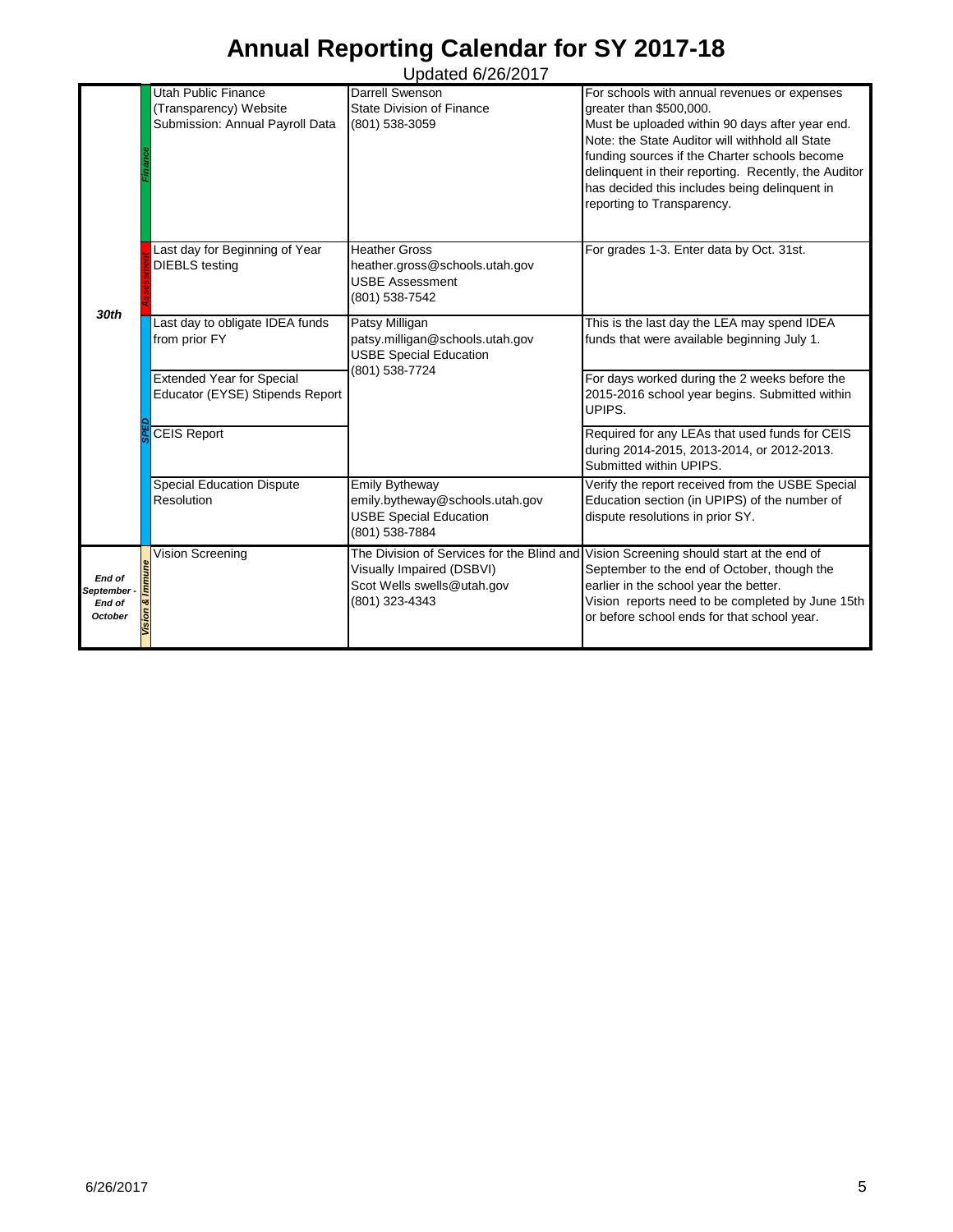| <b>Date</b> | <b>Report</b>                                                                                                                        | <b>Contact</b>                                                                                                                                             | <b>Notes</b>                                                                                                                                                                                                                                                                                                                                                                                                                                                   |
|-------------|--------------------------------------------------------------------------------------------------------------------------------------|------------------------------------------------------------------------------------------------------------------------------------------------------------|----------------------------------------------------------------------------------------------------------------------------------------------------------------------------------------------------------------------------------------------------------------------------------------------------------------------------------------------------------------------------------------------------------------------------------------------------------------|
| <b>OCT</b>  |                                                                                                                                      |                                                                                                                                                            |                                                                                                                                                                                                                                                                                                                                                                                                                                                                |
|             | <b>Vision Screening</b>                                                                                                              | The Division of Services for the Blind and<br>Visually Impaired (DSBVI)<br>Scot Wells<br>(801) 323-4343<br>swells@utah.gov                                 | Vision Screening should start at the end of<br>September to the end of October, though the<br>earlier in the school year the better.<br>Vision reports need to be completed by June 15th<br>or before school ends for that school year.                                                                                                                                                                                                                        |
| Oct         | Letter of Information to send to<br>parents by schools participating in<br>the STEM Action Center                                    | External Evaluator for the STEM Action<br>Center                                                                                                           | Schools participating with the STEM Action Center<br>will receive a Letter of Information by October to<br>send to parents letting them know that their child is<br>involved in a project paid for by the legislature and<br>that they have the option to opt out of having their<br>data included in the analysis.                                                                                                                                            |
|             | <b>Graduation &amp; Dropout Status</b>                                                                                               | Sarah Wald<br>sarah.wald@schools.utah.gov<br><b>USBE Data &amp; Statistics</b><br>(801) 538-7947                                                           | Verify prior year exit codes for students in grades 9-<br>12 to confirm graduation, dropout, or continuing<br>enrollment.                                                                                                                                                                                                                                                                                                                                      |
|             | UPEFS, which includes Annual<br>Financial Report (AFR) and<br>Annual Program Report (APR) for<br>prior year                          | Von Hortin von.hortin@schools.utah.gov<br><b>USBE Finance</b><br>(801) 538-7670<br><b>Emily Britton</b><br><b>State Auditor's Office</b><br>(801) 310-0803 | Submit to USBE via UPEFS. Upload the AFR to<br>State Auditors website no later than 180 days after<br>vear end.<br>Note: the State Auditor will withhold all State<br>funding sources if the Charter schools become<br>delinquent in their reporting. Recently, the Auditor<br>has decided this includes being delinquent in<br>reporting to Transparency.                                                                                                     |
| 1st         | Verification sample size (if<br>applicable)                                                                                          | <b>USBE Child Nutrition Program</b><br>(801) 538-7920                                                                                                      | Number of approved applications as of October 1st<br>(Verification Summary). Submitted through CNP<br>web<br>http://cnpweb.schools.utah.gov/cnpweb/Login.asp                                                                                                                                                                                                                                                                                                   |
|             | <b>School LAND Trust Funding</b><br>Report                                                                                           | <b>Timothy Donaldson</b><br>timothy.donaldson@schools.utah.gov<br><b>USBE School Children's Trust</b><br>801-538-7709                                      | Enter School LAND Trust expenditures on website<br>www.schoollandtrust.org                                                                                                                                                                                                                                                                                                                                                                                     |
|             | Final Deadline to Complete<br>CACTUS update (teaching<br>assignments entered)                                                        | Erica Horsley<br>erica.horsley@schools.utah.gov<br><b>USBE Teaching &amp; Learning</b><br>(801) 538-7741                                                   | All information should be correct and complete in<br>CACTUS, including removal of teachers not<br>returning.                                                                                                                                                                                                                                                                                                                                                   |
| 3rd-10th    | Download the Out of School Youth Marty Kelly<br>(OOSY) report and update SIS<br>prior to October UTREx<br>submission (if applicable) | marty.kelly@schools.utah.gov<br>USBE - Adult Education<br>(801) 538-7824                                                                                   | The OOSY Report may be accessed via a link in<br>UTREx. It lists the names and completion data for<br>out-of-school youth who successfully completed<br>the GED or an adult education diploma during that<br>same program year. These students may currently<br>be listed as a dropout; it is up to the LEA to update<br>any of their student statuses to completer or<br>graduate.<br>This is the final OOSY Report with cumulative data<br>from 7/1 to 9/30. |
| 4th         | <b>Child Nutrition Claims</b>                                                                                                        | <b>Child Nutrition Programs</b><br><b>USBE School Specialist</b><br>(801) 538-7680                                                                         | September claim due in pending approval in<br>CNPweb                                                                                                                                                                                                                                                                                                                                                                                                           |
| 7th         | Policy and Procedure Manuals for<br>Special Education with new rules                                                                 | <b>Lindsey Adams</b><br>lindsey.adams@schools.utah.gov<br>Special Education<br>(801) 538-7806                                                              |                                                                                                                                                                                                                                                                                                                                                                                                                                                                |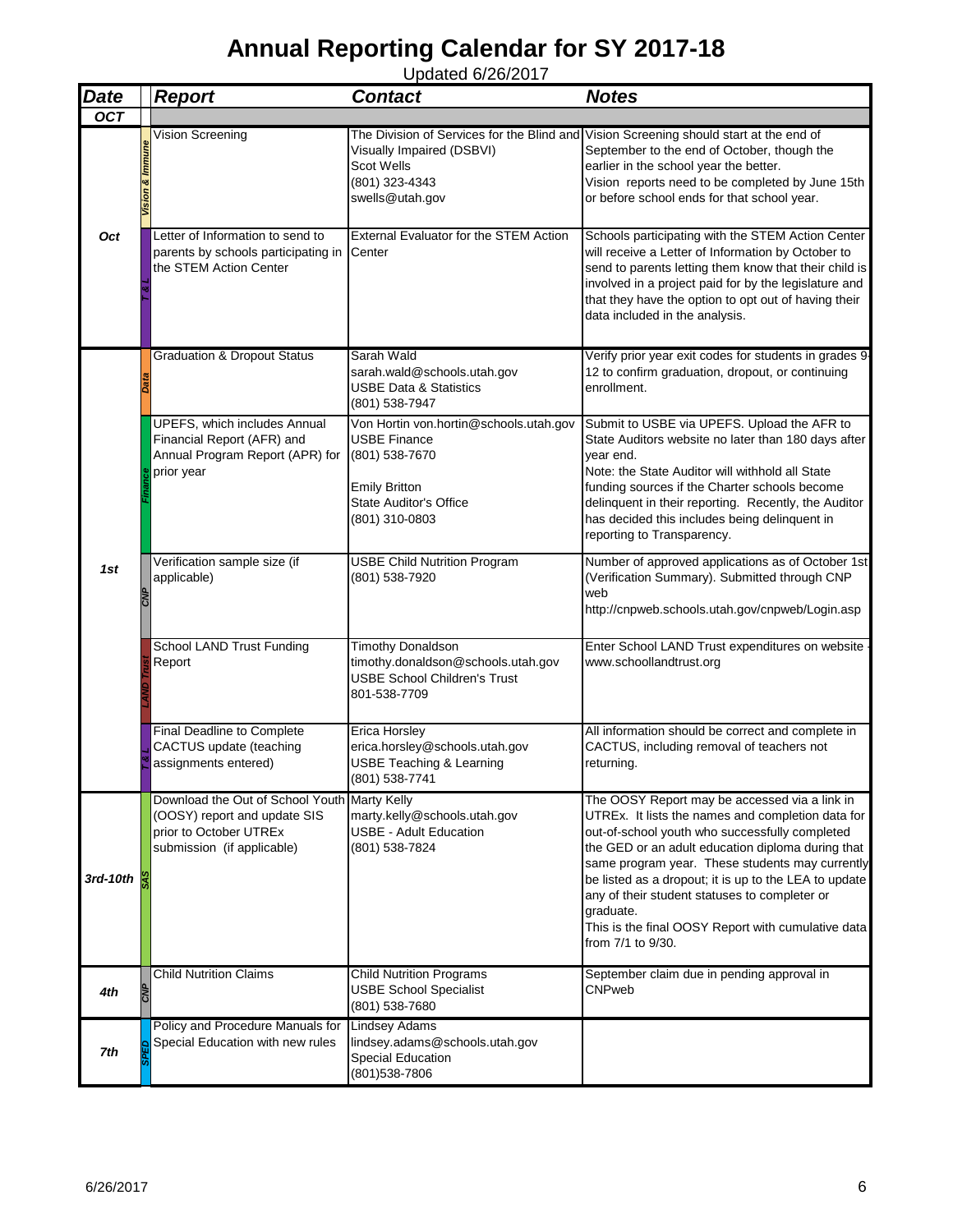Updated 6/26/2017 *10th Data* UTREx/Data Clearinghouse File Upload for Fall Enrollment For Technical Assistance: 801-538-7800 option 2 or utrexhelp@schools.utah.gov Other Assistance: Sarah Wald sarah.wald@schools.utah.gov USBE Data & Accountability (801) 538-7947 Upload then inspect file. Instructions and submissions are at the datagateway.schools.utah.gov/UTREx *SCSB* Charter School Monthly Financial & Enrollment Report for preceding month Rabecca Cisneros rabecca.cisneros@schools.utah.gov SCSB Office 801-538-7958 Monthly reports required for planning year and schools in their first operational year http://www.schools.utah.gov/charterschools/School-Resources/Forms-and-Required-Reports.aspx **L**<br>B Membership Form, Principal<br>**P** Membership Form, Principal<br>R<br>S Membership Form, Principal Assurance Form, and Final Report Karen Rupp karen.rupp@schools.utah.gov USBE School Children's Trust 801-538-7764 Plan submitted online: Log on as your school under the charter district at www.schoollandtrust.org Title I Reimbursement Sandra Grant sandra.grant@schools.utah.gov USBE Title I Programs (801) 538-7704 Reimbursement request due for time period up-to and including September 30<sup>th</sup> Utah Public Finance (Transparency) Website Submission Darrell Swenson State Division of Finance (801) 538-3059 For schools with annual revenues or expenses greater than \$500,000. Note: the State Auditor will withhold all State funding sources if the Charter schools become delinquent in their reporting. Recently, the Auditor has decided this includes being delinquent in reporting to Transparency. File DWS wage report for prior quarter Forms and information can be found at https://jobs.utah.gov/ui/employer/employerhome.as px# *T&L* Annual Criticality Survey **Travis Rawlings or Erica Horsley** USBE Teaching & Learning<br>(801) 538-7741 You may click the following link to start the survey: <https://www.surveymonkey.com/r/UTcriticality2016> **Assessed BOY DIEBLES data entered Heather Gross<br>
Assessment<br>
BOY DIEBLES data entered heather gross ©<br>
USBE Assessned<br>
(801) 538-7542** heather.gross@schools.utah.gov USBE Assessment (801) 538-7542 Testing occurs from first day of school - September 30 *SPED* Last Day to Request Reimbursement on FY15 IDEA Patsy Milligan patsy.milligan@schools.utah.gov USBE Special Education (801) 538-7724 This is the last day the LEA may request reimbursement in the UCA for IDEA funds that were available beginning July 1, 2015. *CNP* October Survey Data & October Paid Lunch Meals by Charge for PLE Child Nutrition Programs USBE School Specialist (801) 538-7680 October 31st data for the October Survey in CNPweb under the 'Claims' tab. Save October claim information and gather data for the annual Paid Lunch Equity Report (PLE). Need the number of paid meals served by the paid lunch categories. Ensure the current paid lunch price is reported in CNPweb on the Sponsor Info Sheet. *20th 31st Finance 30th*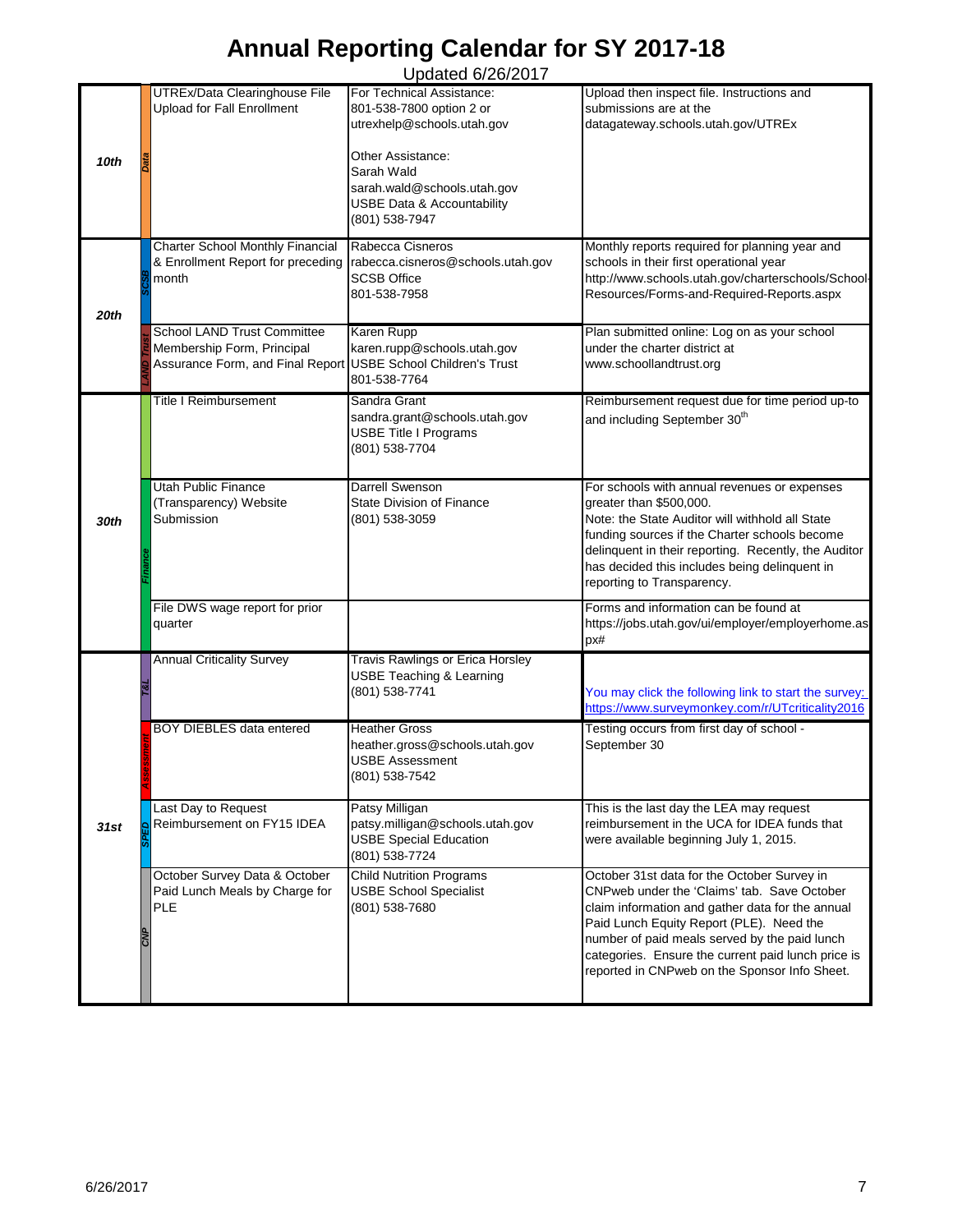| <b>Date</b> | <b>Report</b>                                                                             | <b>Contact</b>                                                                                       | <b>Notes</b>                                                                                                                                                                                                                                                                                                                                                                                                                                                                                  |
|-------------|-------------------------------------------------------------------------------------------|------------------------------------------------------------------------------------------------------|-----------------------------------------------------------------------------------------------------------------------------------------------------------------------------------------------------------------------------------------------------------------------------------------------------------------------------------------------------------------------------------------------------------------------------------------------------------------------------------------------|
| <b>NOV</b>  |                                                                                           |                                                                                                      |                                                                                                                                                                                                                                                                                                                                                                                                                                                                                               |
| Nov         | Teacher surveys completed by<br>schools participating in the STEM<br><b>Action Center</b> | Sue Redington<br><b>STEM Action Center</b><br>sredington@utah.gov                                    |                                                                                                                                                                                                                                                                                                                                                                                                                                                                                               |
|             | Application for IDEA Funds                                                                | Patsy Milligan<br>patsy.milligan@schools.utah.gov<br><b>USBE Special Education</b><br>(801) 538-7724 | The IDEA sections of the UCA must be complete.<br>This includes MOE assurance, Excess Costs,<br>USIMAC, and CEIS plans.                                                                                                                                                                                                                                                                                                                                                                       |
| 1st         | Fall Enrollment & Transfer Student Kirin McInnis<br>Documentation Audit Report            | kirin.mcinnis@schools.utah.gov<br>USBE Finance<br>(801) 538-7674                                     | To be conducted by an independent auditor and<br>submitted by your auditor to the attention of USBE<br>Finance. The auditor must follow the procedures<br>listed in the Guide for Agreed-Upon Procedures<br>Engagements for Local Education Agencies.                                                                                                                                                                                                                                         |
| 2nd         | <b>Class Size Reduction Budget and</b><br>FTEs Plan and Report (for HB318) USBE Finance   | <b>TBD</b><br>(801) 538-7609                                                                         | The purposes of HB318 of the 2013 General<br>Session are to collect how the Class Size<br>Reduction (CSR), K-3 Reading, and Title I (K-8)<br>funds are utilized for salaries and benefits by<br>grade/subject, and to estimate the affect the funds<br>have on Average Class Size by grade/subject, by<br>LEA. If you are a charter school and your school<br>receives no CSR funds (a school that serves only<br>grades 9-12) no plan or report for these programs<br>needs to be submitted. |
|             | <b>Utah Consolidated Application</b><br>(UCA)                                             | TBD<br><b>USBE Finance</b><br>(801) 538-7756                                                         | Online application available at<br>https://www.uca.schools.utah.gov. Call Sarah for<br>username / password and technical assistance.<br>Online Application and LEA Planning Tool must be<br>complete.                                                                                                                                                                                                                                                                                         |
| 4th         | <b>Child Nutrition Claims</b>                                                             | <b>Child Nutrition Programs</b><br><b>USBE School Specialist</b><br>(801) 538-7680                   | October claim due in pending approval in CNPweb                                                                                                                                                                                                                                                                                                                                                                                                                                               |
|             | October Survey & Directly<br>Certified Student Report                                     | <b>USBE Child Nutrition Program</b><br>(801) 538-7920                                                | Free and Reduced Price Lunch Enrollment and<br>number of directly certified students based on<br>October 31st data. Survey submitted through CNP<br>web<br>http://cnpweb.schools.utah.gov/cnpweb/Login.asp.<br>Claims tab-select October Survey.                                                                                                                                                                                                                                              |
|             | Racial/Ethnic Survey<br>National School Lunch Program                                     |                                                                                                      | Submitted through CNP web<br>http://cnpweb.schools.utah.gov/cnpweb/Login.asp.<br>Claims tab-select October Survey.                                                                                                                                                                                                                                                                                                                                                                            |
|             | <b>Verification Results Report</b>                                                        |                                                                                                      | Submitted through CNP web<br>http://cnpweb.schools.utah.gov/cnpweb/Login.asp.<br>Claims tab-select Verification Results. Verification<br>activities end on November 15th.                                                                                                                                                                                                                                                                                                                     |
|             | LEA Second Review of Application<br>Report (if applicable)                                |                                                                                                      | Notified by USBE CNP if LEA is required to<br>complete this report. Submitted through CNP web<br>http://cnpweb.schools.utah.gov/cnpweb/Login.asp.<br>Claims tab-select October Survey.                                                                                                                                                                                                                                                                                                        |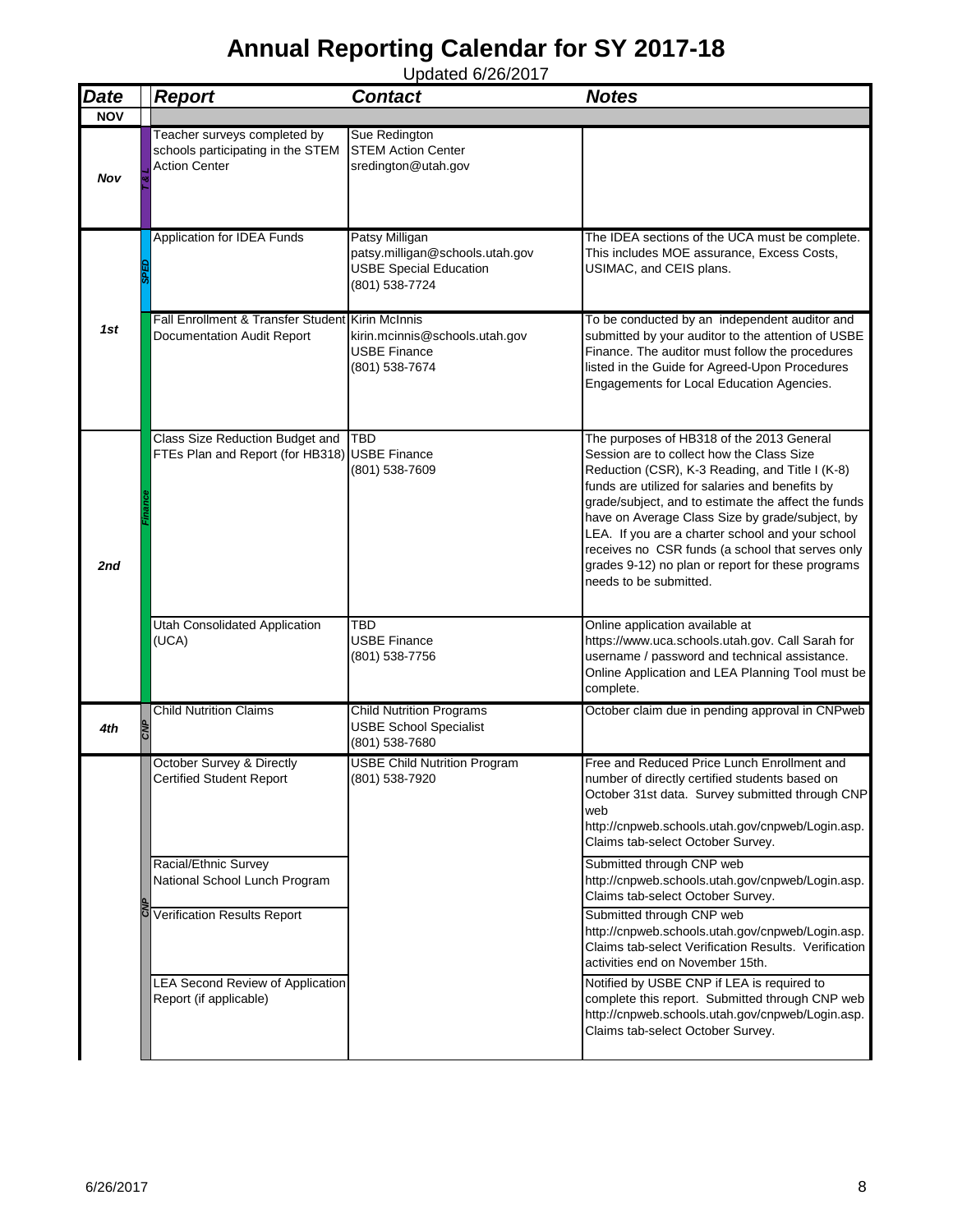|               | Educator salary adjustments per<br>information in CACTUS                                                                                                                                                  | $O$ $P$ $O$ $O$ $O$ $O$ $O$ $O$ $O$ $O$ $O$<br>Cory Kanth<br><b>USBE Finance</b>                                                                                                                                                       | These reports provide the basis for school                                                                                                                                                                                                                                                                                             |
|---------------|-----------------------------------------------------------------------------------------------------------------------------------------------------------------------------------------------------------|----------------------------------------------------------------------------------------------------------------------------------------------------------------------------------------------------------------------------------------|----------------------------------------------------------------------------------------------------------------------------------------------------------------------------------------------------------------------------------------------------------------------------------------------------------------------------------------|
| 15th          | <b>Title I Waiver Request</b>                                                                                                                                                                             | (801) 538-7660<br><b>Travis Rawlings</b><br>travis.rawlings@schools.utah.gov<br><b>USBE Teaching &amp; Learning</b><br>(801) 538-7601<br>Sandra Grant<br>sandra.grant@schools.utah.gov<br><b>USBE Federal Programs</b><br>801-538-7844 | allocations of funding to be used toward educator<br>salary adjustments, professional staff cost, and<br>classroom supplies and materials. Schools need<br>to ensure their teacher data (including FTEs,<br>assignments, experience, and degrees) is correct<br>before this date.<br>Waiver request for carryover greater than 15% due |
|               | Professional Staff Cost Report for<br>New Charter Schools per<br>information in CACTUS<br>Report for Classroom Supplies<br>and Materials per information in<br><b>CACTUS</b><br><b>Qualified Teachers</b> | <b>Travis Rawlings</b><br>travis.rawlings@schools.utah.gov<br><b>USBE Teaching &amp; Learning</b><br>(801) 538-7601                                                                                                                    |                                                                                                                                                                                                                                                                                                                                        |
|               | Letter of Authorizations (for any<br>teacher that started at the<br>beginning of the school year)                                                                                                         | <b>Stephanie Ferris</b><br>stephanie.ferris@schools.utah.gov<br><b>USBE Teaching &amp; Learning</b><br>(801) 538-7752                                                                                                                  | Form and fees must be received in Teaching &<br>Learning Section and authorization request<br>entered in CACTUS. Employee should already be<br>claimed in CACTUS. For individuals hired after<br>Nov. 1 the LEA has 30 days from hire to request<br>and pay for the authorization.<br>Fee schedule can be found at                     |
|               |                                                                                                                                                                                                           |                                                                                                                                                                                                                                        | http://www.schools.utah.gov<br>/cert/other/fees.htm                                                                                                                                                                                                                                                                                    |
| 20th          | <b>Charter School Monthly Financial</b><br>& Enrollment Report for preceding<br>month                                                                                                                     | Rabecca Cisneros<br>rabecca.cisneros@schools.utah.gov<br><b>SCSB Office</b><br>801-538-7958                                                                                                                                            | Monthly reports required for planning year and<br>schools in their first operational year<br>http://www.schools.utah.gov/charterschools/School-<br>Resources/Forms-and-Required-Reports.aspx                                                                                                                                           |
| Noon,<br>24th | New course submissions to Cyd<br>Grua (for schools offering<br>Concurrent Enrollment)                                                                                                                     | Cyd Grua<br>Utah System of Higher Education<br>801-321-7152<br>USBE Teaching & Learning<br>801-538-7742                                                                                                                                |                                                                                                                                                                                                                                                                                                                                        |
|               | Management Letters and<br>Management Response Letters<br>(FY15)                                                                                                                                           | TBD<br><b>USBE Finance</b>                                                                                                                                                                                                             |                                                                                                                                                                                                                                                                                                                                        |
| 29th          | Single Audit Report (if applicable)<br>FY15                                                                                                                                                               | (801) 538-7802                                                                                                                                                                                                                         | All non-Federal entities that expend \$500,000 or<br>more of Federal awards in a year are required to<br>obtain an annual audit in accordance with the<br>Single Audit Act.                                                                                                                                                            |
|               | year                                                                                                                                                                                                      | Audited Financial Statements prior Von Hortin von.hortin@schools.utah.gov<br><b>USBE Finance</b><br>(801) 538-7670                                                                                                                     | Submit to USBE (will need to be uploaded to the<br>State Auditors website by December 31st).                                                                                                                                                                                                                                           |
| 6/26/2017     |                                                                                                                                                                                                           |                                                                                                                                                                                                                                        | 9                                                                                                                                                                                                                                                                                                                                      |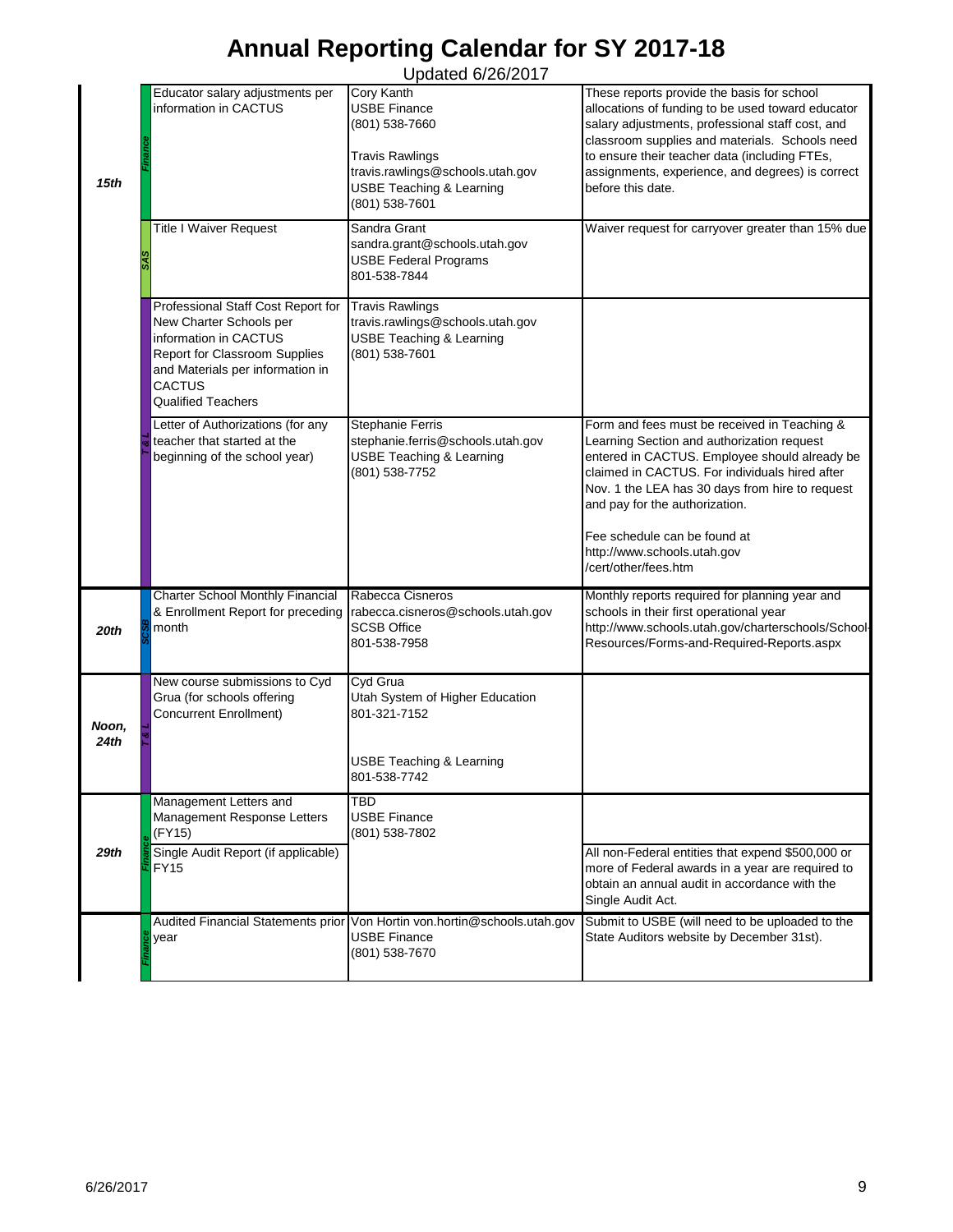| ۰ő        | <b>Immunization Status Report</b> | Nasrin Zandkarimi nzandkar@utah.gov<br>Utah Department of Health<br>(801) 538-9450 | Report submitted online. To submit report and<br>more information: http://www.immunize-<br>utah.org/school%20and%20childcare%20requirem<br>ents/school_and_childcare_reporting_system.html<br>or http://www.immunize-<br>utah.org/pdf/Immunization_Guidebook.pdf<br>Note: Schools may need to submit a report in June<br>for "Conditional Admission" students or if they were<br>"Out of Compliance". |
|-----------|-----------------------------------|------------------------------------------------------------------------------------|-------------------------------------------------------------------------------------------------------------------------------------------------------------------------------------------------------------------------------------------------------------------------------------------------------------------------------------------------------------------------------------------------------|
|           |                                   |                                                                                    |                                                                                                                                                                                                                                                                                                                                                                                                       |
|           |                                   |                                                                                    |                                                                                                                                                                                                                                                                                                                                                                                                       |
|           |                                   |                                                                                    |                                                                                                                                                                                                                                                                                                                                                                                                       |
|           |                                   |                                                                                    |                                                                                                                                                                                                                                                                                                                                                                                                       |
|           |                                   |                                                                                    |                                                                                                                                                                                                                                                                                                                                                                                                       |
|           |                                   |                                                                                    |                                                                                                                                                                                                                                                                                                                                                                                                       |
|           |                                   |                                                                                    |                                                                                                                                                                                                                                                                                                                                                                                                       |
| 6/26/2017 |                                   |                                                                                    | $10$                                                                                                                                                                                                                                                                                                                                                                                                  |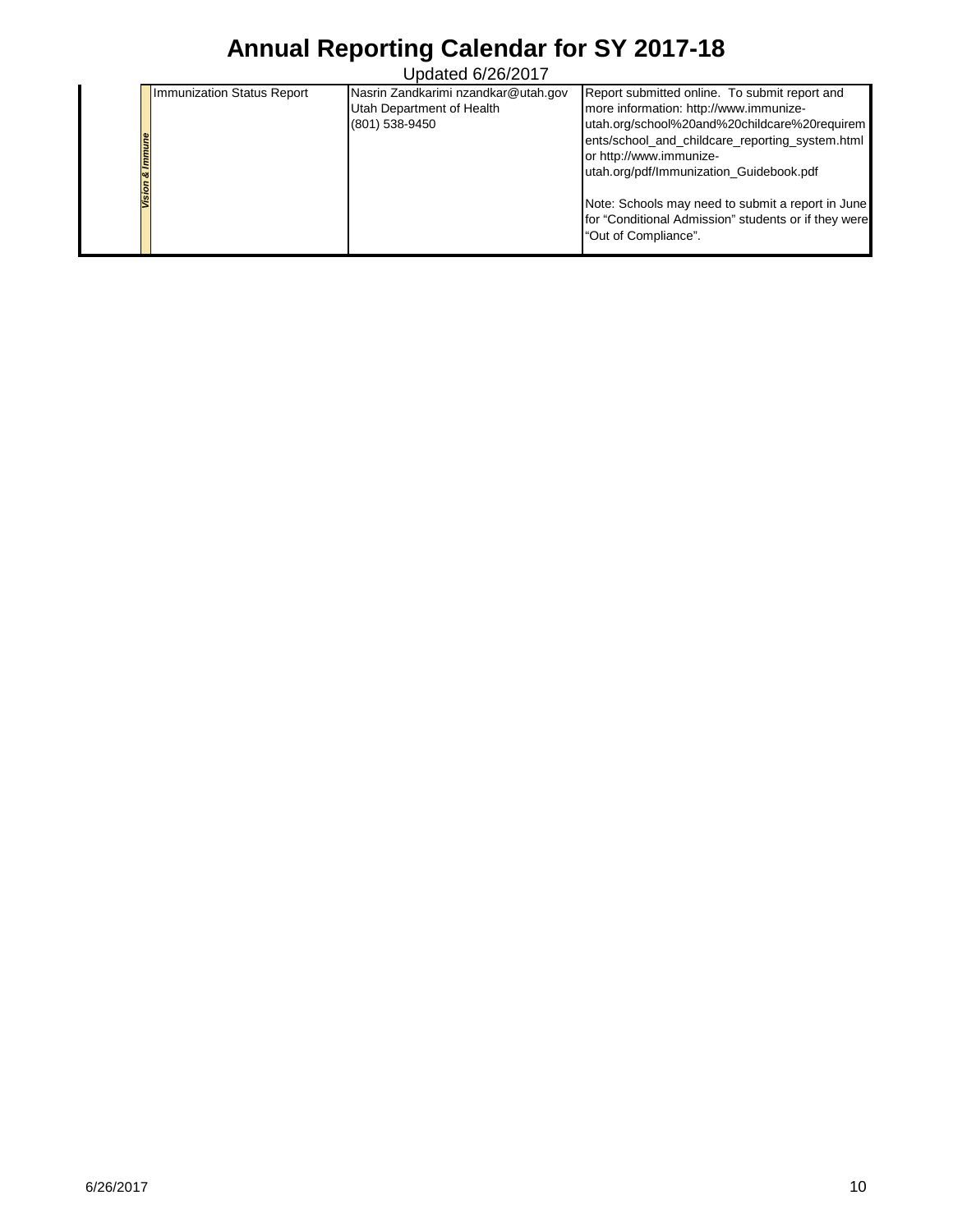| <b>Date</b> | <b>Report</b>                                                                                                                                                                                                                                                       | <b>Contact</b>                                                                                                                                                                                        | <b>Notes</b>                                                                                                                                                                                                                                                                                      |
|-------------|---------------------------------------------------------------------------------------------------------------------------------------------------------------------------------------------------------------------------------------------------------------------|-------------------------------------------------------------------------------------------------------------------------------------------------------------------------------------------------------|---------------------------------------------------------------------------------------------------------------------------------------------------------------------------------------------------------------------------------------------------------------------------------------------------|
| <b>DEC</b>  |                                                                                                                                                                                                                                                                     |                                                                                                                                                                                                       |                                                                                                                                                                                                                                                                                                   |
|             | MOY DIEBLS Testing Window<br>Opens                                                                                                                                                                                                                                  | <b>Heather Gross</b><br>heather.gross@schools.utah.gov<br>USBE Assessment<br>(801) 538-7542                                                                                                           | MOY Testing Window December 1 - January 31;<br>Data entered by the end of February                                                                                                                                                                                                                |
| 1st         | Application for Expansion of<br>Enrollment for SY19 for schools<br>requiring a facilities project<br>number<br>Annual Title I Desktop monitoring<br>instrument (DMI) (for all LEAs who sandra.grant@schools.utah.gov<br>accept Title I, Title III, or SIG<br>funds) | Rabecca Cisneros<br>rabecca.cisneros@schools.utah.gov<br><b>SCSB</b><br>801-538-7990<br>Sandra Grant<br><b>USBE Title I Programs</b><br>(801) 538-7704                                                | For the Jan SCSB meeting and Feb USBE<br>meeting                                                                                                                                                                                                                                                  |
|             |                                                                                                                                                                                                                                                                     | <b>Becky Peters</b><br>becky.peters@schools.utah.gov<br><b>USBE Title I Programs</b><br>(801) 538-7712                                                                                                |                                                                                                                                                                                                                                                                                                   |
| 4th         | <b>Child Nutrition Claims</b>                                                                                                                                                                                                                                       | <b>Child Nutrition Programs</b><br><b>USBE School Specialist</b><br>(801) 538-7680                                                                                                                    | November claim due in pending approval in<br>CNPweb                                                                                                                                                                                                                                               |
| 10th        | UTREx/Data Clearinghouse File<br>Upload for December 1 Child<br>Count enrollment report (SCRAM)                                                                                                                                                                     | For Technical Assistance:<br>801-538-7800 option 2 or<br>utrexhelp@schools.utah.gov<br>Other Assistance:<br>Sarah Wald<br>sarah.wald@schools.utah.gov<br>USBE Data & Accountability<br>(801) 538-7947 | Upload then inspect file. Instructions and<br>submissions are at the<br>datagateway.schools.utah.gov/UTREx                                                                                                                                                                                        |
| 16th        | Fall Interim SAGE testing window<br>closes (optional)                                                                                                                                                                                                               | <b>Kim Rathke</b><br>kim.rathke@schools.utah.gov<br>USBE Assessment<br>(801) 538-7876                                                                                                                 | Interim assessments are OPTIONAL and are<br>administered based on LEA decision. Students<br>may have one opportunity for each assessment<br>during each Interim testing window.                                                                                                                   |
| 20th        | <b>Charter School Monthly Financial</b><br>& Enrollment Report for preceding<br>month                                                                                                                                                                               | Rabecca Cisneros<br>rabecca.cisneros@schools.utah.gov<br><b>SCSB Office</b><br>801-538-7958                                                                                                           | Monthly reports required for planning year and<br>schools in their first operational year<br>http://www.schools.utah.gov/charterschools/School-<br>Resources/Forms-and-Required-Reports.aspx                                                                                                      |
| 31th        | Audited Financial Statements for<br>operating schools; Financial<br>Certification                                                                                                                                                                                   | <b>Kylie Cone</b><br><b>State Auditor's Office</b><br>(801) 538-1364<br>Patricia Nelson<br><b>State Auditor's Office</b><br>(801) 538-1334                                                            | Upload to State Auditors website, due 180 days<br>after year end.<br>For Nonoperating charters: AFR and Agreed-Upon<br>Procedures are due to State Auditor.<br>Note: the State Auditor will withhold all State<br>funding sources if the Charter schools become<br>delinquent in their reporting. |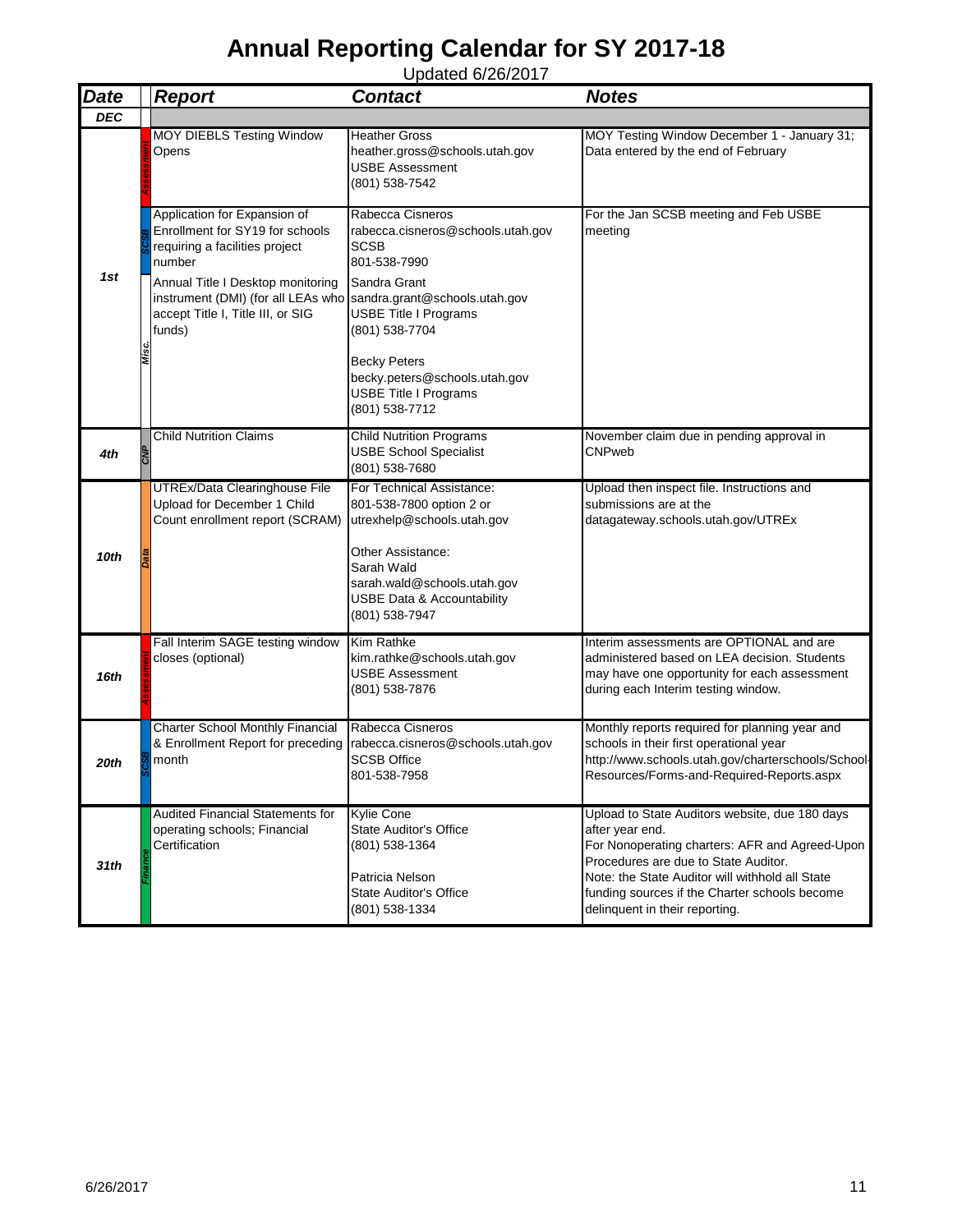| <b>Date</b> | <b>Report</b>                                                                         | <b>Contact</b>                                                                                              | <b>Notes</b>                                                                                                                                                                                                                                                                                                                                                                                             |
|-------------|---------------------------------------------------------------------------------------|-------------------------------------------------------------------------------------------------------------|----------------------------------------------------------------------------------------------------------------------------------------------------------------------------------------------------------------------------------------------------------------------------------------------------------------------------------------------------------------------------------------------------------|
| <b>JAN</b>  |                                                                                       |                                                                                                             |                                                                                                                                                                                                                                                                                                                                                                                                          |
| 3rd         | Winter Interim SAGE testing<br>window opens (optional)                                | Kim Rathke<br>kim.rathke@schools.utah.gov<br><b>USBE Assessment</b><br>(801) 538-7876                       | Interim assessments are OPTIONAL and are<br>administered based on LEA decision. Students<br>may have one opportunity for each assessment<br>during each Interim testing window. Window closes<br>March 4.                                                                                                                                                                                                |
| 4th         | <b>Child Nutrition Claims</b>                                                         | <b>Child Nutrition Programs</b><br><b>USBE School Specialist</b><br>(801) 538-7680                          | December claim due in pending approval in<br>CNPweb                                                                                                                                                                                                                                                                                                                                                      |
| 9th         | ACCESS 2.0 testing window<br>opens                                                    | Ann-Michelle Neal<br>ann-michelle.neal@schools.utah.gov<br>USBE Assessment<br>801-538-7651                  | For ELP. Testing window will close March 10.                                                                                                                                                                                                                                                                                                                                                             |
| 15th        | Complete the certification process<br>in UPEFS for indirect cost rates                | Von Hortin von.hortin@schools.utah.gov<br>USBE Finance<br>801-538-7670                                      | If you go past this date, the indirect cost rate will<br>be 0%                                                                                                                                                                                                                                                                                                                                           |
|             | Drivers Education Bi-annual report Caren Johnson                                      | caren.johnson@schools.utah.gov<br><b>USBE</b><br>(801) 538-7773                                             | Prior to SY16, was collected via YEWS.                                                                                                                                                                                                                                                                                                                                                                   |
| 20th        | <b>Charter School Monthly Financial</b><br>& Enrollment Report for preceding<br>month | Rabecca Cisneros<br>rabecca.cisneros@schools.utah.gov<br><b>SCSB Office</b><br>801-538-7958                 | Monthly reports required for planning year and<br>schools in their first operational year<br>http://www.schools.utah.gov/charterschools/School-<br>Resources/Forms-and-Required-Reports.aspx                                                                                                                                                                                                             |
| 21st        | Title 1 Staff FTE Survey                                                              | Tandalaya Stitt<br>tandalaya.stitt@school.utah.gov<br><b>USBE Student Advocacy Services</b><br>801-538-7509 | Report on the 2016-17 school year. Required by<br>the federal Consolidated State Performance<br>Report (Part II). Administered via the Data<br>Gateway.                                                                                                                                                                                                                                                  |
| 25th        | NAEP testing window opens (for<br>select schools only)                                | Angela Battaglia<br>angela.battaglia@schools.utah.gov<br><b>USBE Assessment</b><br>(801) 538-7814           |                                                                                                                                                                                                                                                                                                                                                                                                          |
| 30th        | <b>Utah Public Finance</b><br>(Transparency) Website<br>Submission                    | <b>Darrell Swenson</b><br><b>State Division of Finance</b><br>(801) 538-3059                                | For schools with annual revenues or expenses<br>greater than \$500,000.<br>Quarter Revenue & Expenses must be uploaded<br>within 30 days, except at year end.<br>Note: the State Auditor will withhold all State<br>funding sources if the Charter schools become<br>delinquent in their reporting. Recently, the Auditor<br>has decided this includes being delinquent in<br>reporting to Transparency. |
| 31st        | Last day for Middle of Year<br><b>DIEBLS</b> testing window                           | Heather Gross<br>heather.gross@schools.utah.gov<br><b>USBE Assessment</b><br>(801) 538-7542                 | For grades 1-3. Data entered at the end of<br>February.                                                                                                                                                                                                                                                                                                                                                  |
|             | Deposits and Investments Report<br>to the State Money Management<br>Council           | Ann Pedroza<br>Money Management Council<br>(801) 538-1883                                                   | Data as of December 31. Request for report sent<br>from Treasurer's office. Report sent to: Utah<br>Money Management Council, PO BOX 142315,<br>S.L.C., UT 84114-2315 or by email attachment to<br>mmcouncil@utah.gov.                                                                                                                                                                                   |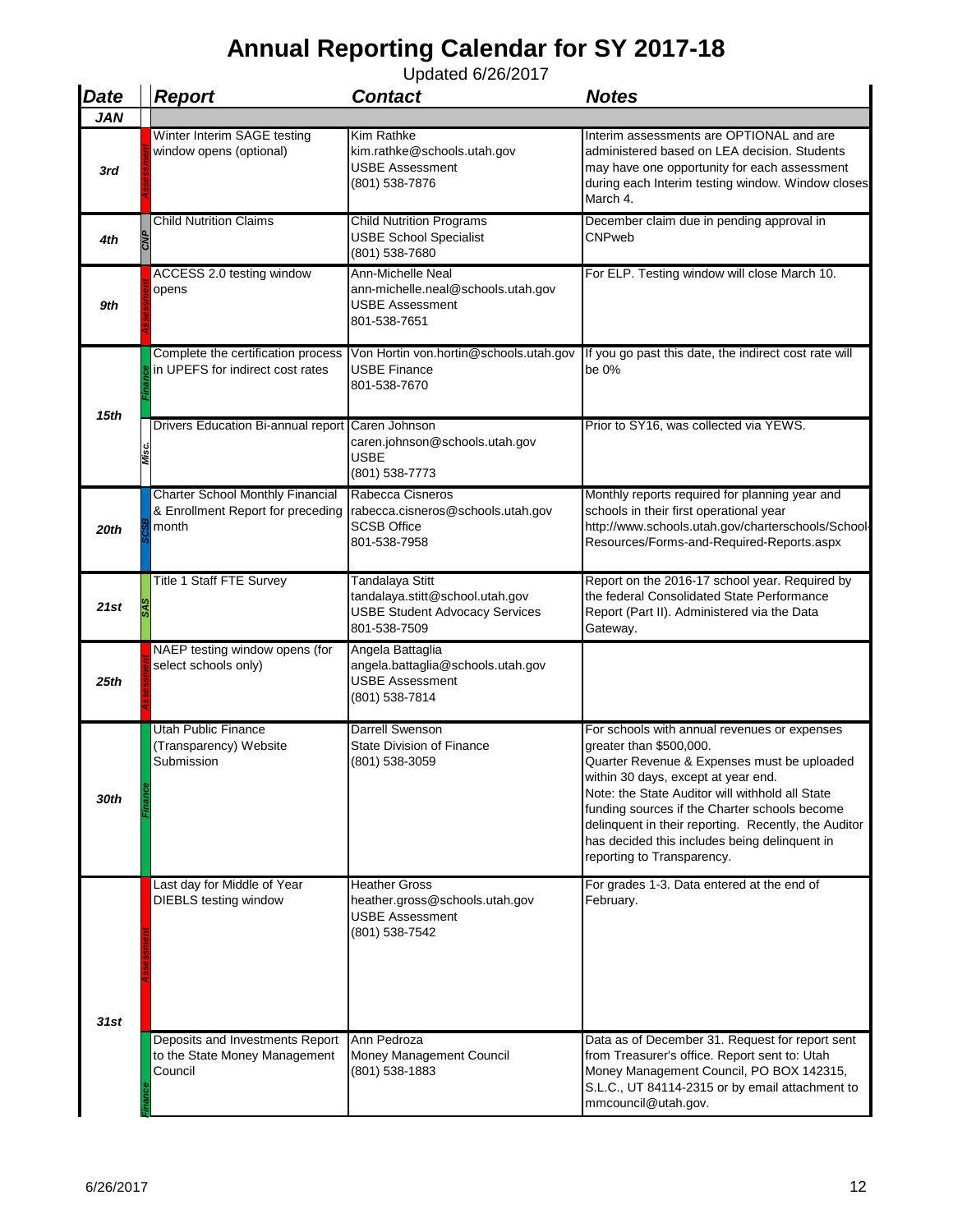| File DWS wage report for prior | Forms and information can be found at             |
|--------------------------------|---------------------------------------------------|
| quarter                        | https://jobs.utah.gov/ui/employer/employerhome.as |
|                                | DX#                                               |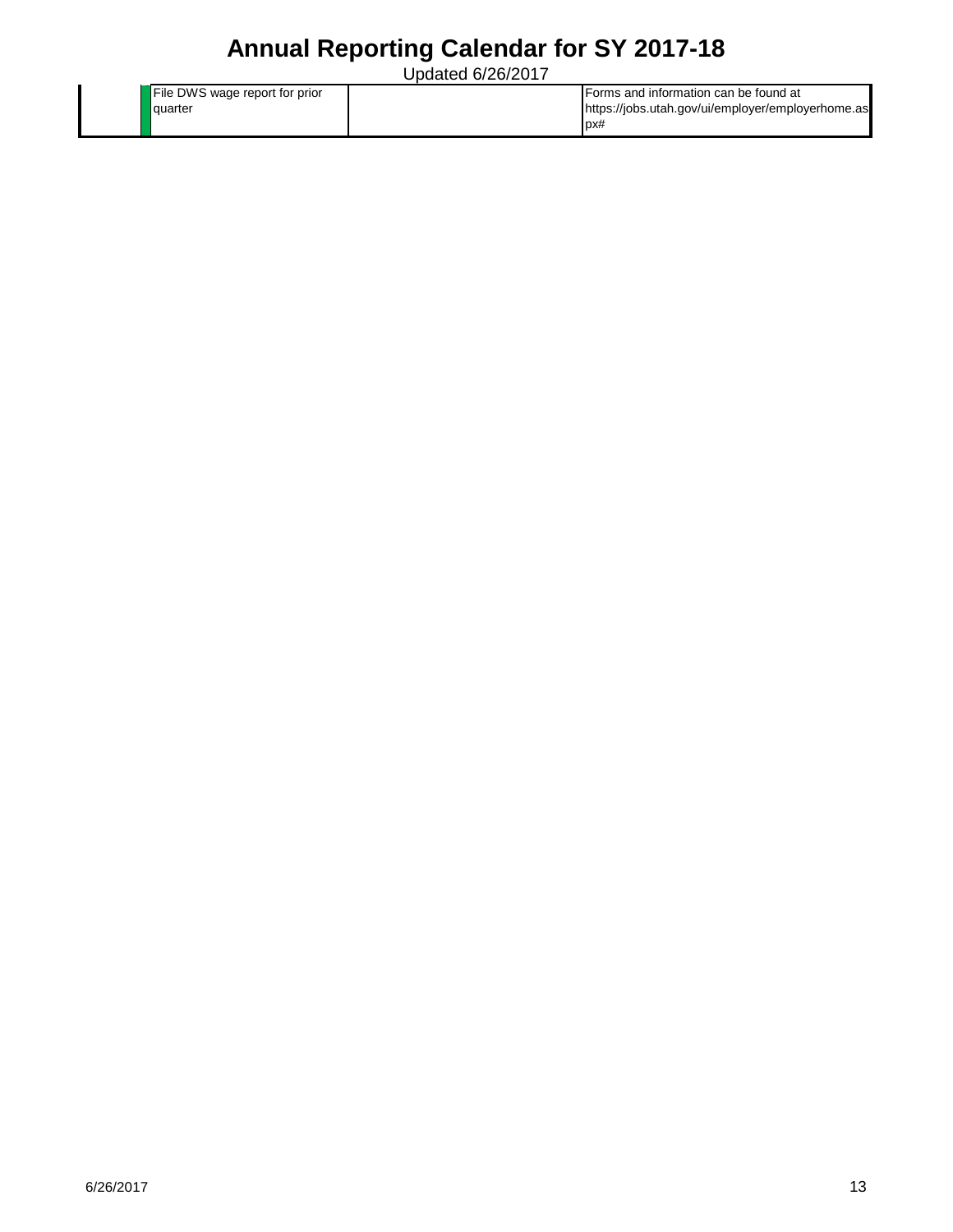| <b>Date</b> | <b>Report</b>                                                                         | <b>Contact</b>                                                                                                                      | <b>Notes</b>                                                                                                                                                                                         |
|-------------|---------------------------------------------------------------------------------------|-------------------------------------------------------------------------------------------------------------------------------------|------------------------------------------------------------------------------------------------------------------------------------------------------------------------------------------------------|
| <b>FEB</b>  |                                                                                       |                                                                                                                                     |                                                                                                                                                                                                      |
|             | Site Monitoring (National School<br>Lunch)                                            | <b>Child Nutrition Programs</b><br><b>USBE School Specialist</b><br>(801) 538-7680                                                  | Complete self site monitoring sites if there are<br>multiple sites. Completed forms are kept at the<br>School Food Authority level and made available<br>upon Administrative Review.                 |
| 1st         | Application for National School<br>Lunch Program pre-approval<br>process due          | Janalee Smith<br>janalee.smith@schools.utah.gov<br><b>Child Nutrition Programs</b><br><b>USBE School Specialist</b><br>801-538-7685 | Completed application due to begin preapproval<br>process to become a National School Lunch<br>Sponsor for upcoming school year.                                                                     |
| 4th         | <b>Child Nutrition Claims</b>                                                         | <b>Child Nutrition Programs</b><br><b>USBE School Specialist</b><br>(801) 538-7680                                                  | January claim due in pending approval in CNPweb                                                                                                                                                      |
| 12th        | Progress and Observation forms<br>for all ARL teachers                                | Robyn Roberts<br>robyn.roberts@schools.utah.gov<br><b>USBE Teaching &amp; Learning</b><br>(801) 538-7602 or 7834                    | ARL teacher sends the Progress form, Principal<br>sends the Observation form, Principal must sign<br>both forms. Forms are sent to USBE. (ARL mails<br>the forms to principal & teacher beforehand.) |
| 20th        | <b>Charter School Monthly Financial</b><br>& Enrollment Report for preceding<br>month | Rabecca Cisneros<br>rabecca.cisneros@schools.utah.gov<br><b>SCSB Office</b><br>801-538-7958                                         | Monthly reports required for planning year and<br>schools in their first operational year<br>http://www.schools.utah.gov/charterschools/School-<br>Resources/Forms-and-Required-Reports.aspx         |
|             | <b>DLM Instructional Embedded</b><br>Assessment window closes                         | <b>Tracy Gooley</b><br>tracy.gooley@schools.utah.gov<br><b>USBE Special Education</b><br>(801) 538-7887                             |                                                                                                                                                                                                      |
| 28th        | <b>MOY DIEBLS Data Entered</b>                                                        | <b>Heather Gross</b><br>heather.gross@schools.utah.gov<br><b>USBE Assessment</b><br>(801) 538-7542                                  | Grades 1-3. For testing window December 1 -<br>January 31.                                                                                                                                           |
|             | <b>ACT</b> test administered                                                          | Jared Wright<br>jared.wright@schools.utah.gov<br><b>USBE Assessment</b><br>(801) 538-7871                                           | For all 11th graders. Online - Feb. 28 - Mar 14.<br>Make up testing is on March 15th and April 19th.<br>Accommodations testing is February 28- March 14.                                             |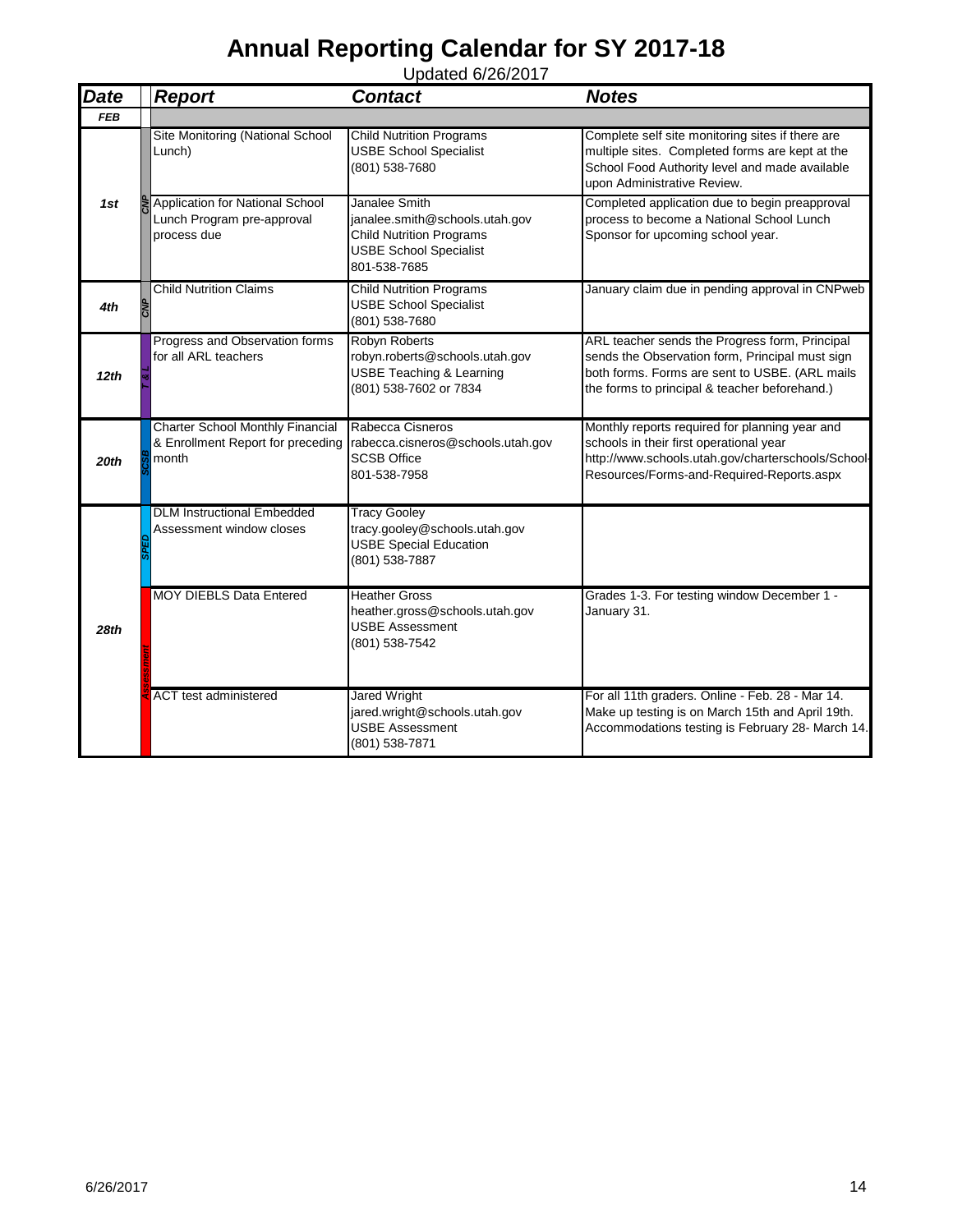| <b>Date</b>      | <b>Report</b>                                                                                                        | <b>Contact</b>                                                                                          | <b>Notes</b>                                                                                                                                                                                                                                               |  |
|------------------|----------------------------------------------------------------------------------------------------------------------|---------------------------------------------------------------------------------------------------------|------------------------------------------------------------------------------------------------------------------------------------------------------------------------------------------------------------------------------------------------------------|--|
| <b>MAR</b>       |                                                                                                                      |                                                                                                         |                                                                                                                                                                                                                                                            |  |
| 1st              | Applications for Alternative Routes Robyn Roberts<br>to Licensure (ARL) program<br>accepted from now until July 31st | robyn.roberts@schools.utah.gov<br><b>USBE Teaching &amp; Learning</b><br>(801) 538-7602 or 7834         | Applications for new ARL candidates for the<br>upcoming school year are accepted from the<br>individual from March 1 - July 31. Application<br>found at http://www.schools.<br>utah.gov/cert/DOCS/APT/altapplication.aspx                                  |  |
| 3rd              | Mid-year SAGE testing window<br>closes                                                                               | Jared Wright<br>jared.wright@schools.utah.gov<br><b>USBE Assessment</b><br>(801) 538-7871               | LEAs are responsible for determining school<br>testing windows for each SAGE-assessed course<br>(R277-404). SAGE assessments must be<br>administered at the end of instruction and while a<br>student is enrolled in the course.                           |  |
|                  | Winter Interim SAGE testing<br>window closes (optional)                                                              |                                                                                                         | Interim assessments are OPTIONAL and are<br>administered based on LEA decision. Students<br>may have one opportunity for each assessment<br>during each Interim testing window.                                                                            |  |
| 4th              | NAEP testing window closes (for<br>select schools only)                                                              | Angela Battaglia<br>angela.battaglia@schools.utah.gov<br><b>USBE Assessment</b><br>(801) 538-7814       | Only applies to selected schools.                                                                                                                                                                                                                          |  |
|                  | <b>Child Nutrition Claims</b>                                                                                        | <b>Child Nutrition Programs</b><br><b>USBE School Specialist</b><br>(801) 538-7680                      | February claim due in pending approval in<br>CNPweb                                                                                                                                                                                                        |  |
| 10th             | ACCESS 2.0 testing window<br>closes                                                                                  | Ann-Michelle Neal ann-<br>michelle.neal@schools.utah.gov<br><b>USBE Assessment</b><br>801-538-7651      | For ELP.                                                                                                                                                                                                                                                   |  |
| 11 <sub>th</sub> | Annual USDA Foods Request<br>Survey                                                                                  | Amy Woosley<br>amy.woosley@schools.utah.gov<br><b>USBE Child Nutrition Programs</b><br>(801) 538-7697   | USDA Foods request for next school year through<br>CNPweb.                                                                                                                                                                                                 |  |
| 12th             | <b>DLM/UAA Spring Assessment</b><br><b>Window Opens</b>                                                              | <b>Tracy Gooley</b><br>tracy.gooley@schools.utah.gov<br><b>USBE Special Education</b><br>(801) 538-7887 | Students who are eligible for the alternate<br>assessment must have 1% marked within their<br>special education record (SCRAM), and be<br>enrolled in an appropriate course. DLM Window<br>closes June 8. Students may test anytime during<br>the window.  |  |
| 15 <sub>th</sub> | ACT make up test                                                                                                     | <b>Jared Wright</b><br>jared.wright@schools.utah.gov<br><b>USBE Assessment</b><br>(801) 538-7871        | For all 11th graders. Accommodations testing is<br>February 28 - March 14.                                                                                                                                                                                 |  |
|                  | <b>Special Education Annual</b><br>Performance Report                                                                | Lindsey Adams<br>lindsey.adams@schools.utah.gov<br><b>USBE Special Education</b><br>(801) 538-7806      | The LEA will receive the draft tiered monitoring<br>and APR determination from SY2015-2016. Any<br>appeals must be submitted by 4/15/2017.                                                                                                                 |  |
|                  | <b>Charter School Monthly Financial</b><br>& Enrollment Report for preceding<br>month                                | Rabecca Cisneros<br>rabecca.cisneros@schools.utah.gov<br><b>SCSB Office</b><br>801-538-7958             | Monthly reports required for planning year and<br>schools in their first operational year<br>http://www.schools.utah.gov/charterschools/School-<br>Resources/Forms-and-Required-Reports.aspx                                                               |  |
| 20th             | Spring SAGE testing window<br>opens                                                                                  | Kim Rathke<br>kim.rathke@schools.utah.gov<br><b>USBE Assessment</b><br>(801) 538-7871                   | LEAs are responsible for determining school<br>testing windows for each SAGE-assessed course<br>(R277-404). SAGE assessments must be<br>administered at the end of instruction and while a<br>student is enrolled in the course. Window closes<br>June 16. |  |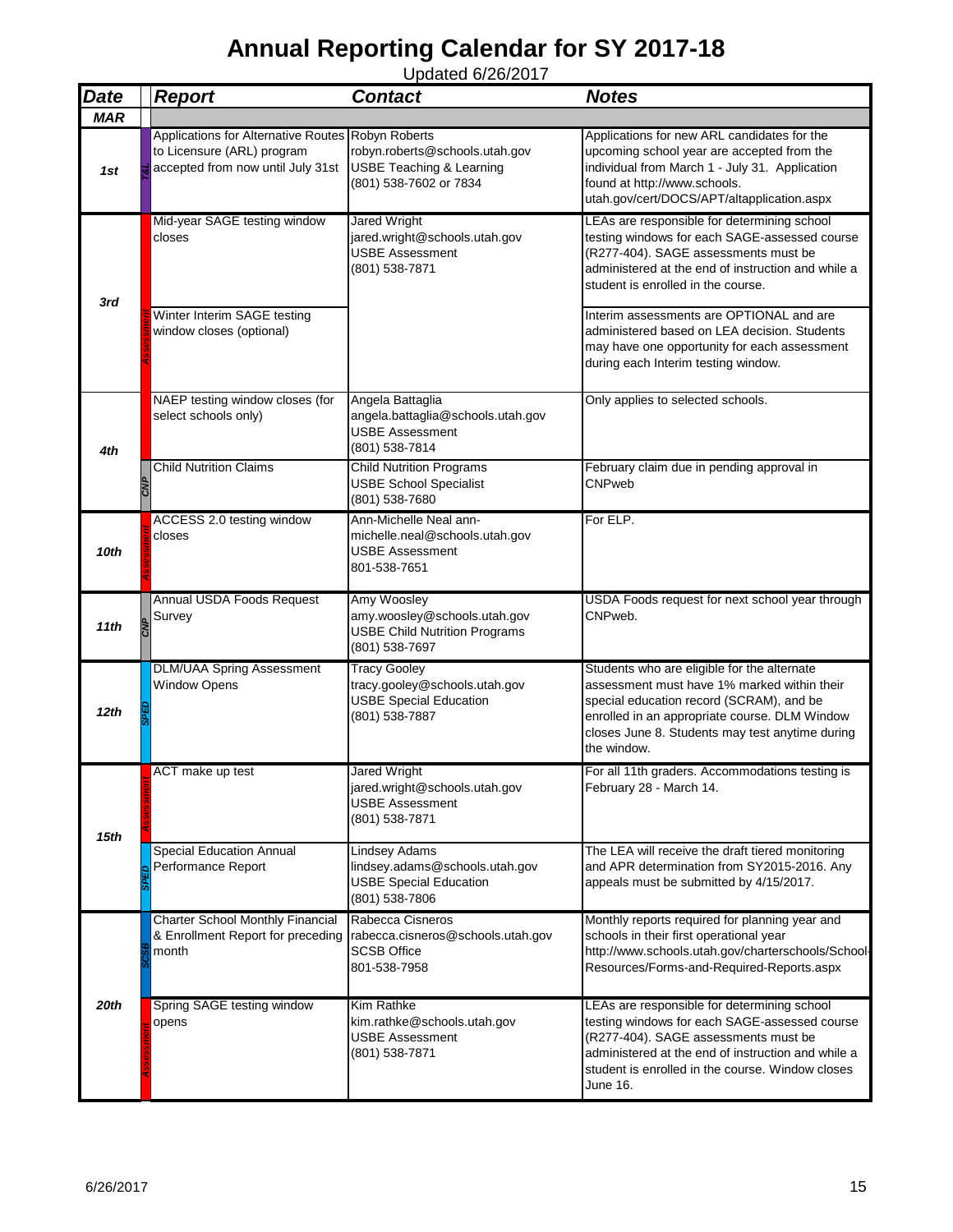|      | Fresh Fruit and Vegetable Grant | Leslie Haberkern                     | Applications due for SY 16-17. Grants available to  |
|------|---------------------------------|--------------------------------------|-----------------------------------------------------|
|      | Applications                    | leslie.haberkern@schools.utah.gov    | PreK-6th grade elementary school students in        |
|      |                                 | <b>USBE Child Nutrition Programs</b> | schools operating the National School Lunch         |
| 25th |                                 | (801) 538-7562                       | Program. Priority goes to those elementary          |
|      |                                 |                                      | schools with the highest percentage of students     |
|      |                                 |                                      | eligible for free and reduced-price meals (at least |
|      |                                 |                                      | 50%). Application and instructions attached.        |
|      |                                 |                                      |                                                     |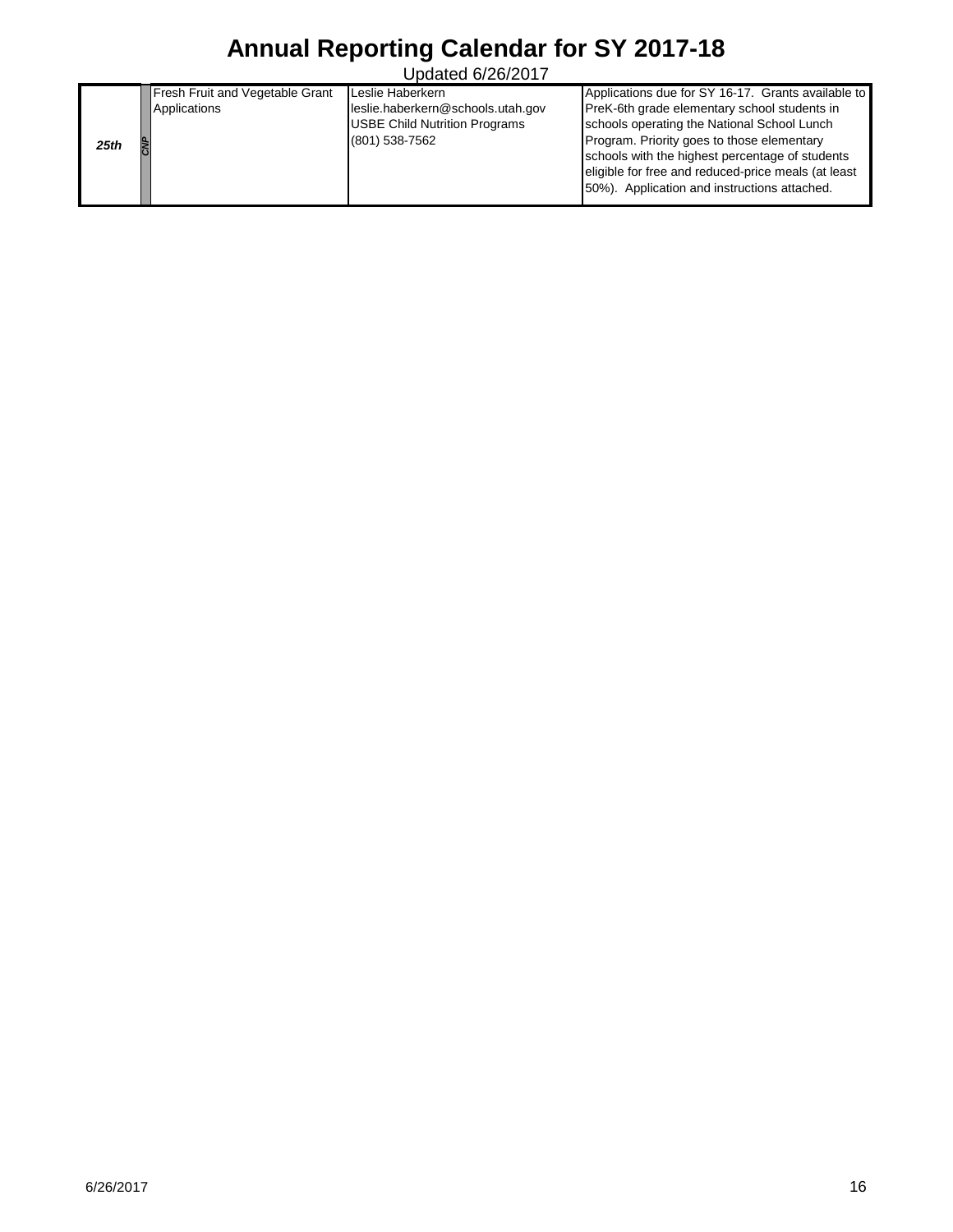| <b>Date</b>  | <b>Report</b>                                                                                                                        | <b>Contact</b>                                                                                                        | <b>Notes</b>                                                                                                                                                                                                                                                                                                                                                                                             |
|--------------|--------------------------------------------------------------------------------------------------------------------------------------|-----------------------------------------------------------------------------------------------------------------------|----------------------------------------------------------------------------------------------------------------------------------------------------------------------------------------------------------------------------------------------------------------------------------------------------------------------------------------------------------------------------------------------------------|
| <b>APR</b>   |                                                                                                                                      |                                                                                                                       |                                                                                                                                                                                                                                                                                                                                                                                                          |
| <b>April</b> | Student post-survey by schools<br>participating in the STEM Action<br>Center                                                         | Sue Redington<br><b>STEM Action Center Program Director</b><br>sredington@utah.gov                                    |                                                                                                                                                                                                                                                                                                                                                                                                          |
| 1st          | 2015-16 Progress Report and<br>2016-17 School LAND Trust Plan                                                                        | <b>Karen Rupp</b><br>karen.rupp@schools.utah.gov<br><b>USBE School Children's Trust</b><br>801-538-7764               | Plan submitted online at<br>http://www.schoollandtrust.org                                                                                                                                                                                                                                                                                                                                               |
| 4th          | <b>Child Nutrition Claims</b>                                                                                                        | <b>Child Nutrition Programs</b><br><b>USBE School Specialist</b><br>(801) 538-7680                                    | March claim due in pending approval in CNPweb                                                                                                                                                                                                                                                                                                                                                            |
|              | Final deadline to submit Letter of<br>Authorizations                                                                                 | <b>Stephanie Ferris</b><br>stephanie.ferris@schools.utah.gov<br><b>USBE Teaching &amp; Learning</b><br>(801) 538-7752 | For employees hired after November 15 schools<br>have 30 days from hire to submit a Letter of<br>Authorization.                                                                                                                                                                                                                                                                                          |
| 15th         | Application for participation in<br>Regular or Seamless Summer<br>Food Program                                                       | <b>Brita Harper</b><br>brita.harper@schools.utah.gov<br><b>USBE Child Nutrition Program</b><br>(801) 538-7659         | Deadline for application entry and approval for<br>participation in regular Summer or seamless<br>SFSP. Submitted though CNPweb.                                                                                                                                                                                                                                                                         |
|              | <b>Child Nutrition Program Sponsor</b><br>and Site Information Sheets due<br>for upcoming school year for<br>Schools and FDP modules | <b>Child Nutrition Programs</b><br><b>USBE School Specialist</b><br>801-538-7680                                      | Complete in CNPweb                                                                                                                                                                                                                                                                                                                                                                                       |
| 19th         | ACT make up test                                                                                                                     | <b>Jared Wright</b><br>jared.wright@schools.utah.gov<br><b>USBE Assessment</b><br>(801) 538-7871                      | For all 11th graders. Accommodations testing is<br>February 28 - March 14.                                                                                                                                                                                                                                                                                                                               |
| 20th         | <b>Charter School Monthly Financial</b><br>& Enrollment Report for preceding<br>month                                                | Rabecca Cisneros<br>rabecca.cisneros@schools.utah.gov<br><b>SCSB Office</b><br>801-538-7958                           | Monthly reports required for planning year and<br>schools in their first operational year<br>http://www.schools.utah.gov/charterschools/School-<br>Resources/Forms-and-Required-Reports.aspx                                                                                                                                                                                                             |
|              | <b>Utah Public Finance</b><br>(Transparency) Website<br>Submission                                                                   | Darrell Swenson<br>State Division of Finance<br>(801) 538-3059                                                        | For schools with annual revenues or expenses<br>greater than \$500,000.<br>Quarter Revenue & Expenses must be uploaded<br>within 30 days, except at year end.<br>Note: the State Auditor will withhold all State<br>funding sources if the Charter schools become<br>delinquent in their reporting. Recently, the Auditor<br>has decided this includes being delinguent in<br>reporting to Transparency. |
| 30th         | File DWS wage report for prior<br>quarter                                                                                            |                                                                                                                       | Forms and information can be found at<br>https://jobs.utah.gov/ui/employer/employerhome.as<br>px#                                                                                                                                                                                                                                                                                                        |
|              | <b>UPIPS Improvement Plan</b>                                                                                                        | <b>Lindsey Adams</b><br>lindsey.adams@schools.utah.gov<br>Special Education<br>(801) 538-7806                         | The LEA can submit an improvement plan into the<br>UPIPS system, based on both compliance and<br>outcomes data, and receive feedback from USBE,<br>if necessary, to strengthen their PIP.<br>Complete plan is due June 30th.                                                                                                                                                                             |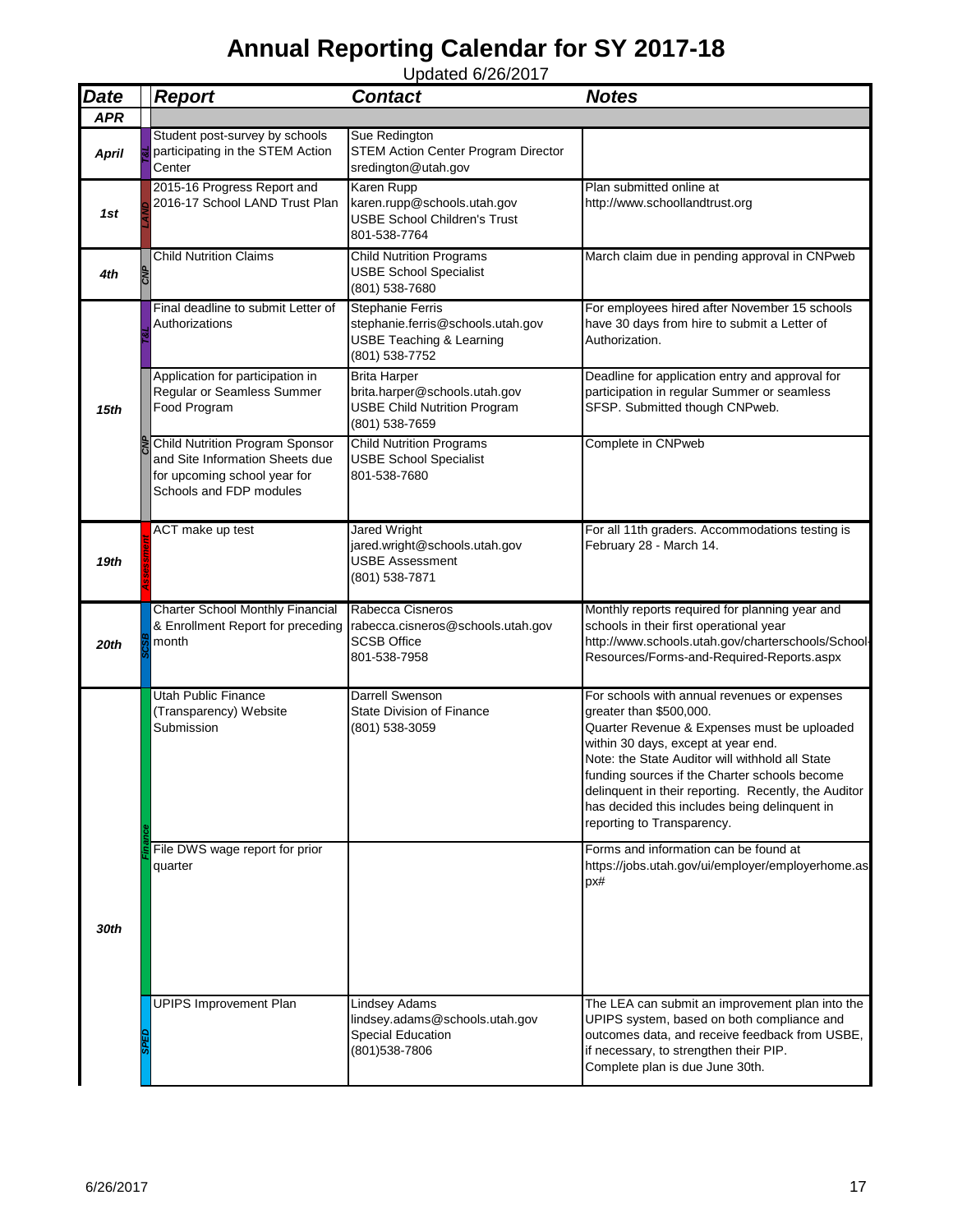Updated 6/26/2017

Monthly report to school districts (required of new and expanding schools)

Rabecca Cisneros rabecca.cisneros@schools.utah.gov SCSB Office 801-538-7958

exceeds)<br>(2012-2016)<br>(2012-2016)<br>(2012-2017<br>(2012-2017<br>(2012-2017<br>(2012-2017<br>(2012-2017<br>)<br>(2012-2017<br>)<br>(2012-2018)<br>(2013-2018)<br>(2013-2018)<br>(2013-2018)<br>(2013-2018)<br>(2013-2018)<br>(2013-2018)<br>(2013-2018)<br>(2013-2018)<br>(2013-2018) Reports submitted to effected school districts. Reports must contain the aggregate numbers of new students, sorted by their resident school and grade level, who have accepted enrollment.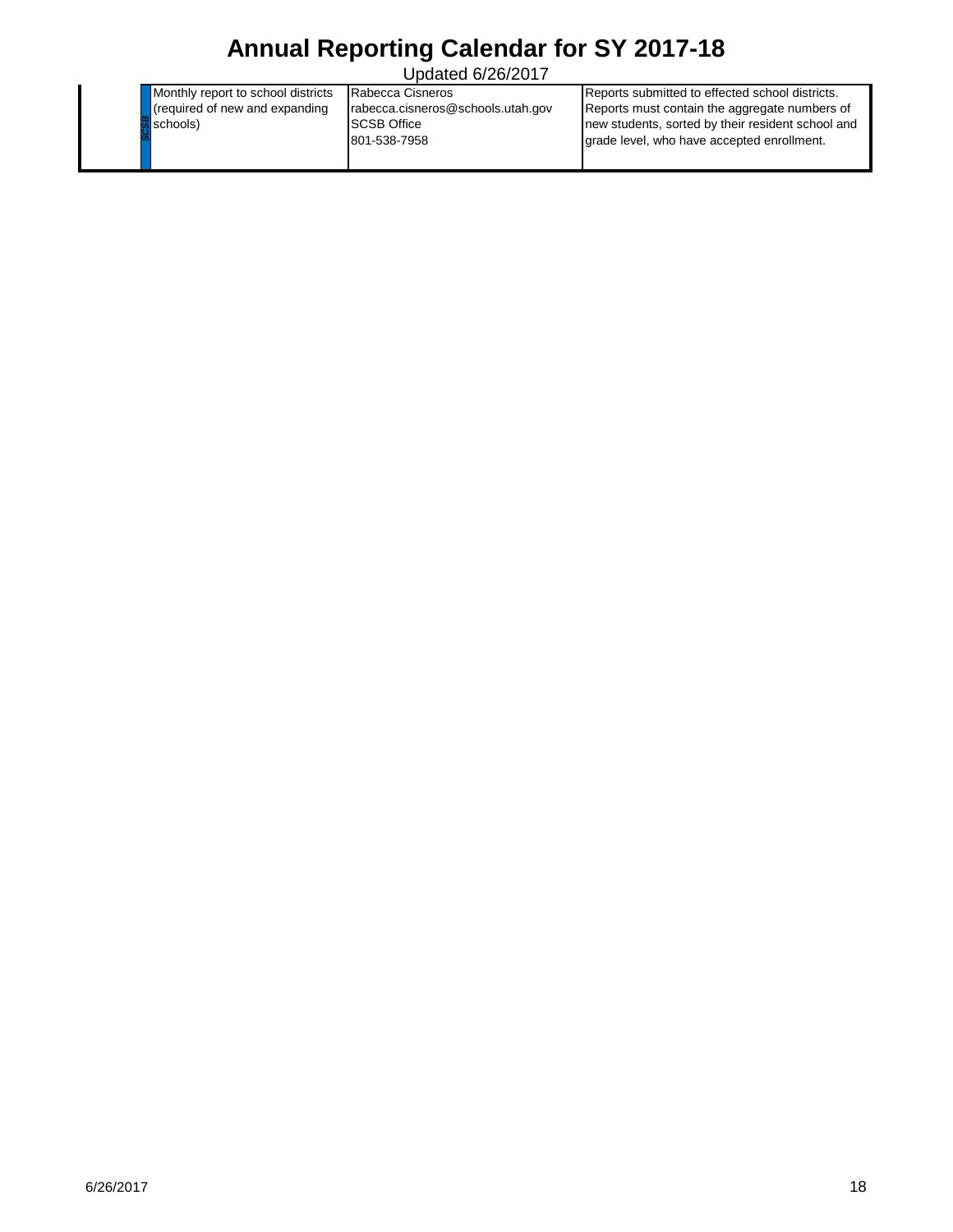| <b>Date</b> | <b>Report</b>                                                                                                                                   | <b>SCSB Office</b>                                                                                                 | <b>Notes</b>                                                                                                                                                                                                                                |
|-------------|-------------------------------------------------------------------------------------------------------------------------------------------------|--------------------------------------------------------------------------------------------------------------------|---------------------------------------------------------------------------------------------------------------------------------------------------------------------------------------------------------------------------------------------|
| <b>MAY</b>  |                                                                                                                                                 | 801-538-7990                                                                                                       |                                                                                                                                                                                                                                             |
| May         | Teacher post-survey by schools<br>participating in the STEM Action<br>Center                                                                    | Sue Redington<br><b>STEM Action Center</b><br>sredington@utah.gov                                                  |                                                                                                                                                                                                                                             |
|             | SSID collection for schools<br>participating in the STEM Action<br>Center                                                                       |                                                                                                                    | SSIDs of students who have used products<br>through the end of April.                                                                                                                                                                       |
| 1st         | <b>Begin CACTUS Educator</b><br>assignment data finalization for<br>school year just ended, non-<br>returning educators terminated in<br>CACTUS | <b>Travis Rawlings</b><br>travis.rawlings@school.utah.gov<br><b>USBE Teaching &amp; Learning</b><br>(801) 538-7601 | Year-end update of teacher information into the<br>CACTUS database. Extracted data used to fund<br>the Professional Staff Cost formula, and to publish<br>the average salaries, FTE counts, and staffing<br>ratios.                         |
| 4th         | <b>Child Nutrition Claims</b>                                                                                                                   | <b>Child Nutrition Programs</b><br><b>USBE School Specialist</b><br>(801) 538-7680                                 | April claim due in pending approval in CNPweb                                                                                                                                                                                               |
| 9th         | <b>Teacher Salary Supplement</b><br>Program approvals for 3rd<br>Trimester, 2nd Semester and all<br>Annual applications                         | Jane Conway<br>jane.conway@schools.utah.gov<br><b>USBE Teaching &amp; Learning</b><br>(801) 538-7580               | Must be reviewed and approved by the LEA<br>starting May 2nd and completed no later than 5<br>p.m. May 9th. See<br>https://tssp.schools.utah.gov/handler                                                                                    |
| 15th        | Application for participation in<br>School Meal Programs (FDP,<br>NSLP, SBP, SMP, ASSP, FFVP)                                                   | Kim Loveland<br>kim.loveland@schools.utah.gov<br><b>USBE Child Nutrition Program</b><br>(801) 538-7684             | Deadline for application entry and approval for<br>participation in National School Lunch, Breakfast,<br>Milk, Snack and Fresh Fruit and Vegetable<br>Programs. Submitted through CNPweb<br>http://cnpweb.schools.utah.gov/cnpweb/Login.asp |
| 20th        | <b>Charter School Monthly Financial</b><br>& Enrollment Report for preceding<br>month                                                           | Rabecca Cisneros<br>rabecca.cisneros@schools.utah.gov<br><b>SCSB Office</b><br>801-538-7958                        | Monthly reports required for planning year and<br>schools in their first operational year<br>http://www.schools.utah.gov/charterschools/School-<br>Resources/Forms-and-Required-Reports.aspx                                                |
| 31st        | Monthly report to school districts<br>(required of new and expanding<br>schools)                                                                |                                                                                                                    | Reports submitted to effected school districts.<br>Reports must contain the aggregate numbers of<br>new students, sorted by their resident school and<br>grade level, who have accepted enrollment.                                         |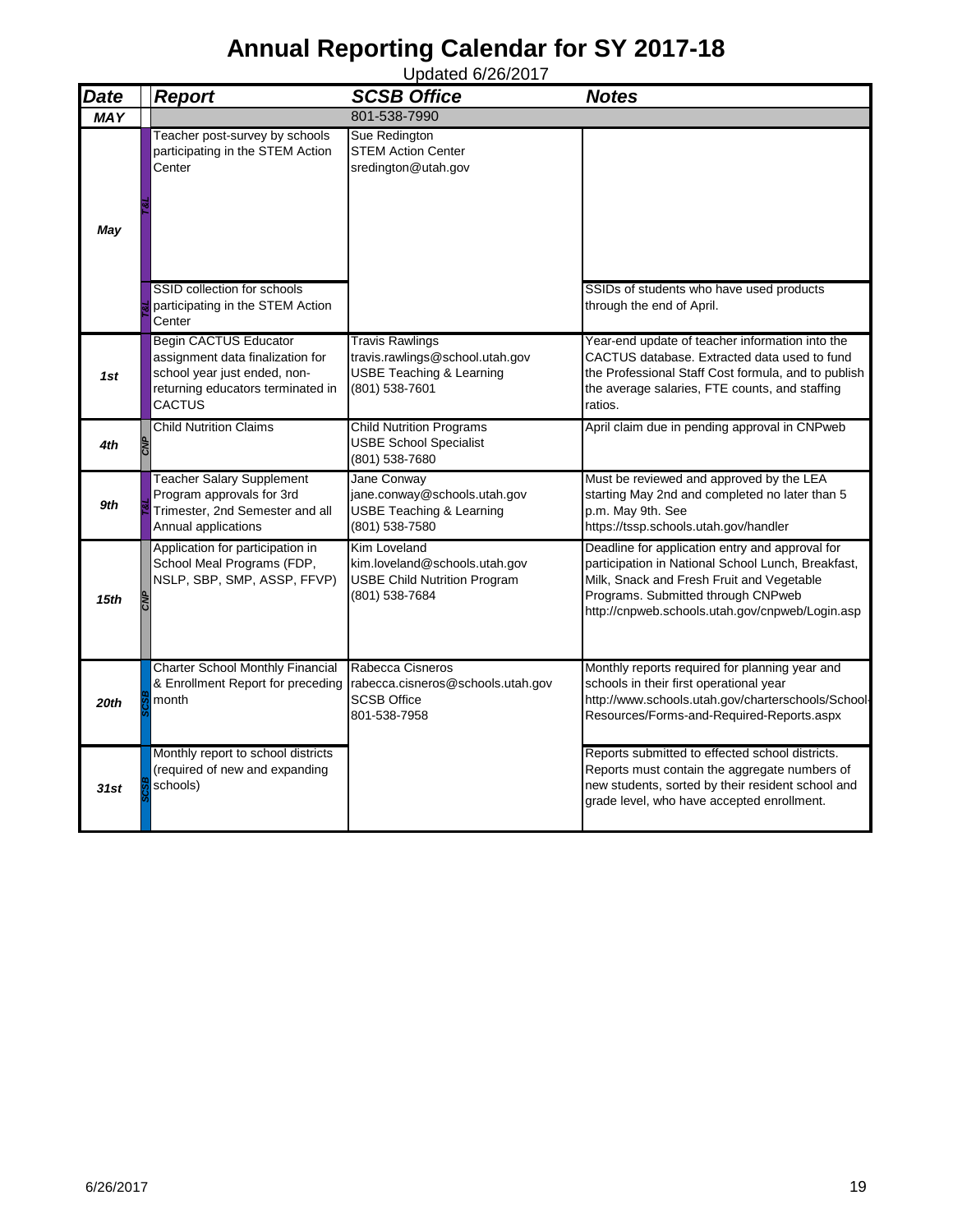| <b>Date</b> | <b>Report</b>                                                                                        | <b>Contact</b>                                                                                          | <b>Notes</b>                                                                                                                                                                                                                                                                                                                                                                                                                                                                                                                                                                                                               |
|-------------|------------------------------------------------------------------------------------------------------|---------------------------------------------------------------------------------------------------------|----------------------------------------------------------------------------------------------------------------------------------------------------------------------------------------------------------------------------------------------------------------------------------------------------------------------------------------------------------------------------------------------------------------------------------------------------------------------------------------------------------------------------------------------------------------------------------------------------------------------------|
| <b>JUNE</b> |                                                                                                      |                                                                                                         |                                                                                                                                                                                                                                                                                                                                                                                                                                                                                                                                                                                                                            |
| 1st         | Funding Application for the<br><b>College and Career Awareness</b><br>course and End of Year Summary | <b>Ashley Higgs</b><br><b>USBE Career Technology Education</b><br>(801) 538-7594                        | The Funding Application for the upcoming FY<br>(completed by CTE Directors) and the End of Year<br>Summary for the current SY (completed by teams<br>and send to CTE Director for signature) forms are<br>on the College & Career Awareness website<br>The Funding Application can be found also on the<br>CTE Funding page under "State". The Legislative<br>Estimates for the proposed budgets are shown<br>there under "Allocation Tables"; "State Allocation<br>Tables", "FY#, College and Career Awareness<br>Allocation Table": Funding Applications are sent<br>electronically to Ashley Higgs for charter schools. |
|             | New School Applications due for<br>College and Career Awareness                                      | <b>Ashley Higgs</b><br><b>USBE Career Technology Education</b><br>(801) 538-7594                        | For more information and application see:<br>http://schools.utah.gov/cte/awareness/new.aspx                                                                                                                                                                                                                                                                                                                                                                                                                                                                                                                                |
| 4th         | <b>Child Nutrition Claims</b>                                                                        | <b>Child Nutrition Programs</b><br><b>USBE School Specialist</b><br>(801) 538-7680                      | May claim due in pending approval in CNPweb                                                                                                                                                                                                                                                                                                                                                                                                                                                                                                                                                                                |
| 8th         | <b>DLM Spring Assessment Window</b><br>Closes                                                        | <b>Tracy Gooley</b><br>tracy.gooley@schools.utah.gov<br><b>USBE Special Education</b><br>(801) 538-7887 | All special codes must be entered into the DLM<br>KITE system by this date. DLM will report scores<br>to the state automatically. UAA Science scores<br>and special codes will get reported through<br>MOVEit.                                                                                                                                                                                                                                                                                                                                                                                                             |
| 15th        | Immunization Status Final Report                                                                     | Nasrin Zandkarimi<br>Utah Department of Health<br>(801) 538-9450                                        | Report submitted online: http://www.immunize-<br>utah.org/school%20and%20childcare%20requirem<br>ents/school_and_childcare_reporting_system.htmll<br>or http://www.immunize-<br>utah.org/pdf/Immunization_Guidebook.pdf<br>Report ONLY if your Nov 30 report included<br>students who were "Conditional Admission" or "Out<br>of Compliance".                                                                                                                                                                                                                                                                              |
|             | Last day for End of Year DIEBLS<br>testing window                                                    | <b>Heather Gross</b><br>heather.gross@schools.utah.gov<br><b>USBE Assessment</b><br>(801) 538-7542      | For grades 1-3. Testing window mid-April - June<br>15. Data entered by June 30.                                                                                                                                                                                                                                                                                                                                                                                                                                                                                                                                            |
|             | Vision Reports                                                                                       | Visually Impaired (DSBVI)<br><b>Scot Wells</b><br>(801) 323-4343<br>swells@utah.gov                     | The Division of Services for the Blind and Due on the 15th or before the school ends for the<br>school year.<br>Add reports through at olderblind.com                                                                                                                                                                                                                                                                                                                                                                                                                                                                      |
|             | Annual Comprehensive Program<br>Report                                                               |                                                                                                         | Report collected via survey monkey. Additional<br>information will be sent closer to date.                                                                                                                                                                                                                                                                                                                                                                                                                                                                                                                                 |
| 16th        | Spring SAGE testing window<br>closes                                                                 | Kim Rathke<br>kim.rathke@schools.utah.gov<br><b>USBE Assessment</b><br>(801) 538-7876                   | LEAs are responsible for determining school<br>testing windows for each SAGE-assessed course<br>(R277-404). SAGE assessments must be<br>administered at the end of instruction and while a<br>student is enrolled in the course.                                                                                                                                                                                                                                                                                                                                                                                           |
| 20th        | <b>Charter School Monthly Financial</b><br>& Enrollment Report for preceding<br>month                | Rabecca Cisneros<br>rabecca.cisneros@schools.utah.gov<br><b>SCSB Office</b><br>801-538-7958             | Monthly reports required for planning year and<br>schools in their first operational year<br>http://www.schools.utah.gov/charterschools/School-<br>Resources/Forms-and-Required-Reports.aspx                                                                                                                                                                                                                                                                                                                                                                                                                               |